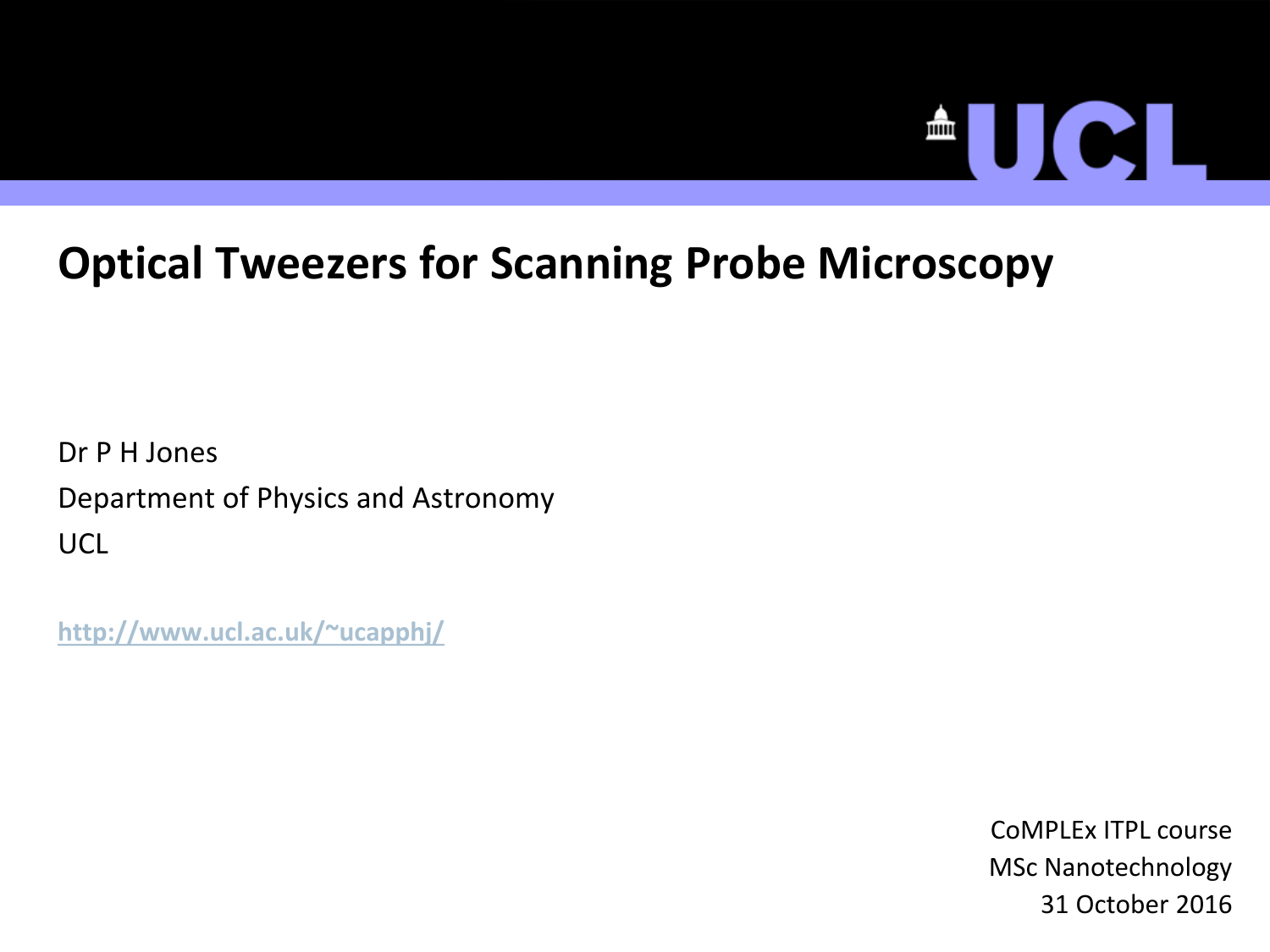# $\blacksquare$

### **Contents**

#### **0. Introduction**

#### **1. Optical Tweezers**

- 1.1 Physics of optical trapping
- 1.2 Construction
- 1.3 Calibration
- 1.4 Applications in Life Sciences
- 1.5 Applications to Nanotechnology

#### **2. Photonic Force Microscopy**

- 2.1 Physics of PFM
- 2.2 Applications to Life Sciences and imaging

#### **3. Conclusions**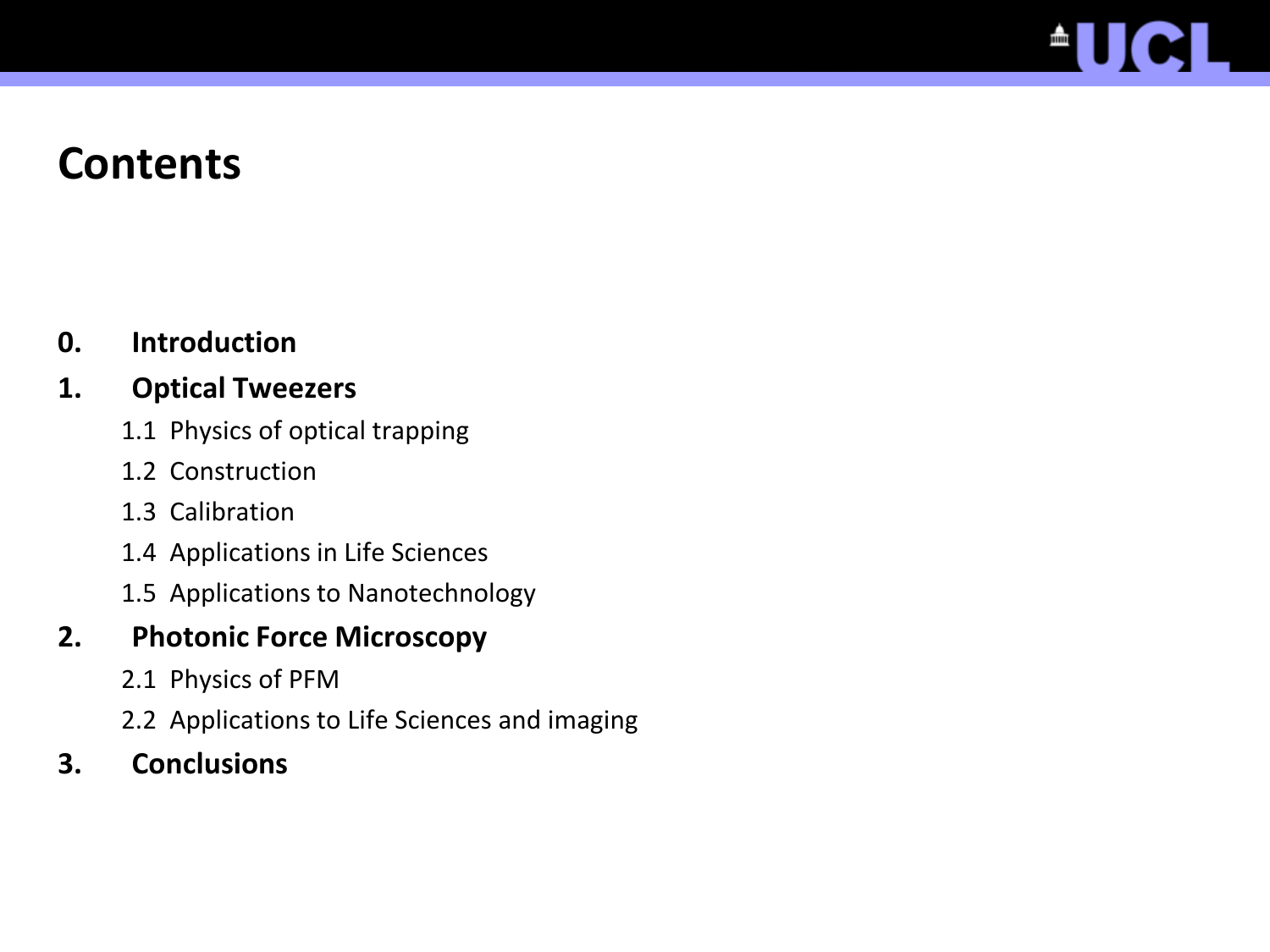# $\blacksquare$

### **0. Introduction**

- Optical tweezers are a **three-dimensional** trap for **micron** and **sub-micron** sized objects
- At its simplest an optical tweezers can be made from an inexpensive laser and a microscope
- More advanced systems can include complicated beam shaping and steering and particle tracking and detection
- This lecture aims to explain how optical tweezers work, and how they may be used for sensitive measurements of very small forces in life sciences and / or nanotechnology experiments

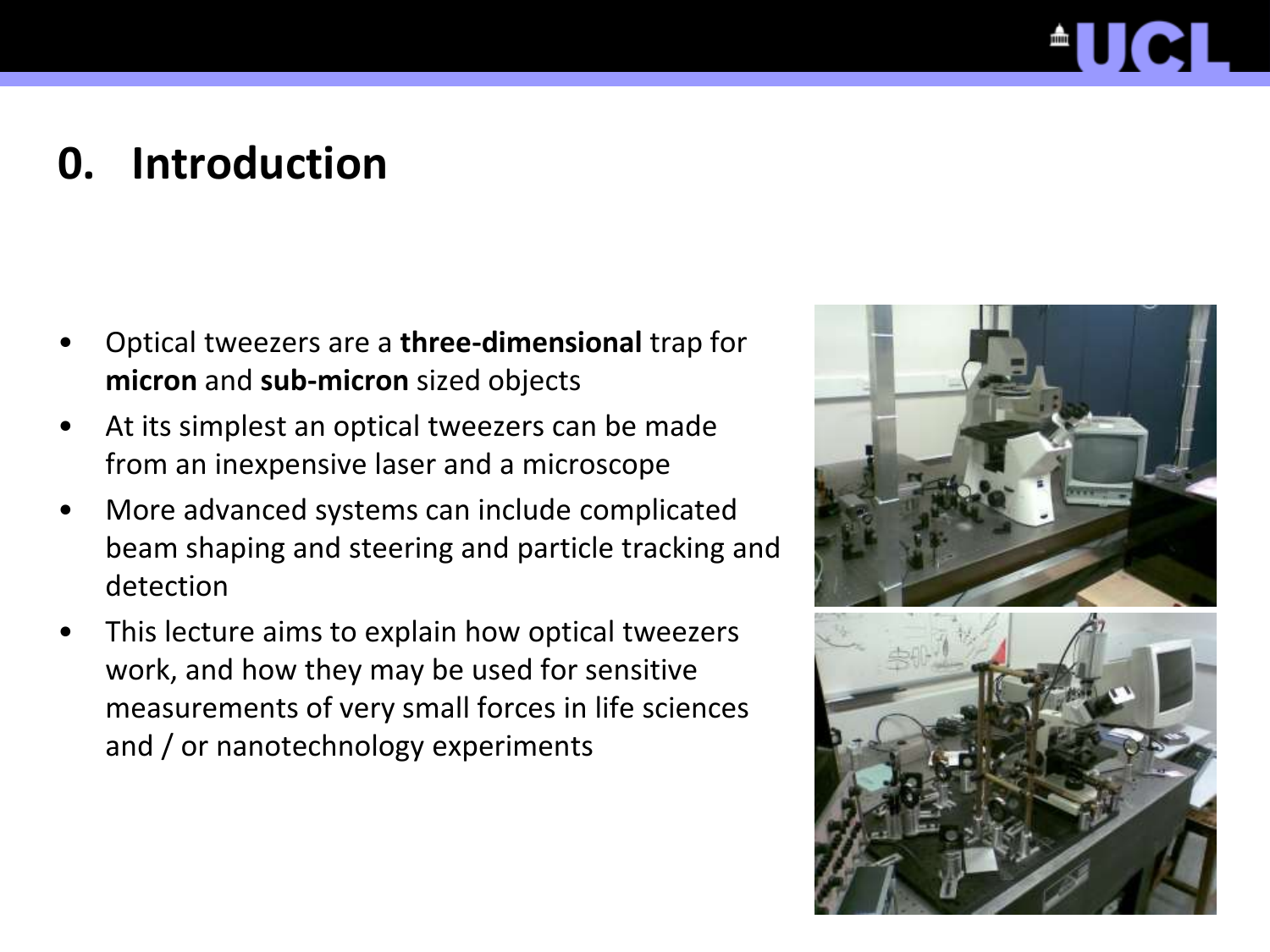

#### **1.1 Physics of optical trapping**

- **1.1.1 Optical forces**
- The physics of the trapping mechanism is based on optical **gradient** and **scattering** forces arising from the interaction of strongly focussed laser light with matter
- Simple models that explain optical trapping behaviour can be applied in the **Mie scattering** ( $d \gg \lambda$ ) and the **Rayleigh scattering** ( $d \ll \lambda$ ) regimes depending on the size of the particle relative to the wavelength of laser light
- A real optical tweezers typically works in the intermediate  $(d \approx \lambda)$  regime, requiring a rigorous application of complicated approaches such as Generalised Lorentz-Mie Scattering or T-Matrix theory (beyond the scope of this lecture)
- However, insight into the trapping mechanism can be gained from studying the limiting cases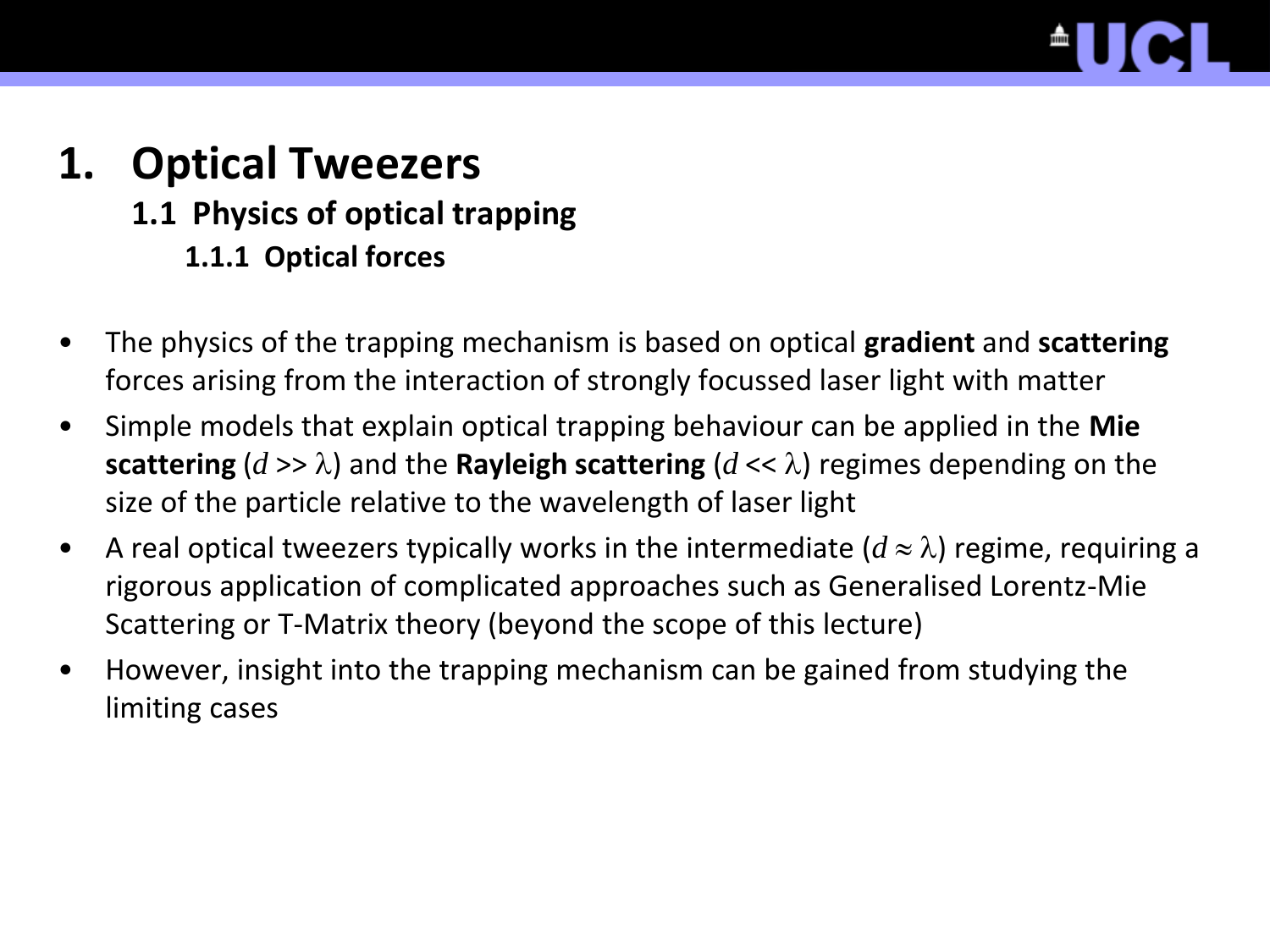### **1. Optical Tweezers 1.1 Physics of optical trapping 1.1.2 'Ray Optics' model (1)**

- Applied in the Mie regime  $d \gg \lambda$ , so that we can consider 'rays' of light being refracted at the interface between dielectric media
- For simplicity consider a **spherical** particle of refractive index *n*, suspended in water of refractive index *n<sup>w</sup>* .
- Refraction of the 'ray' as it crosses the sphere implies a transfer of momentum from the sphere to the 'ray', and hence an equal and opposite transfer of momentum from the 'ray' to the sphere
- The gradient in intensity (number of 'rays') across the sphere produces a net transverse force towards the beam axis – an **optical gradient** force

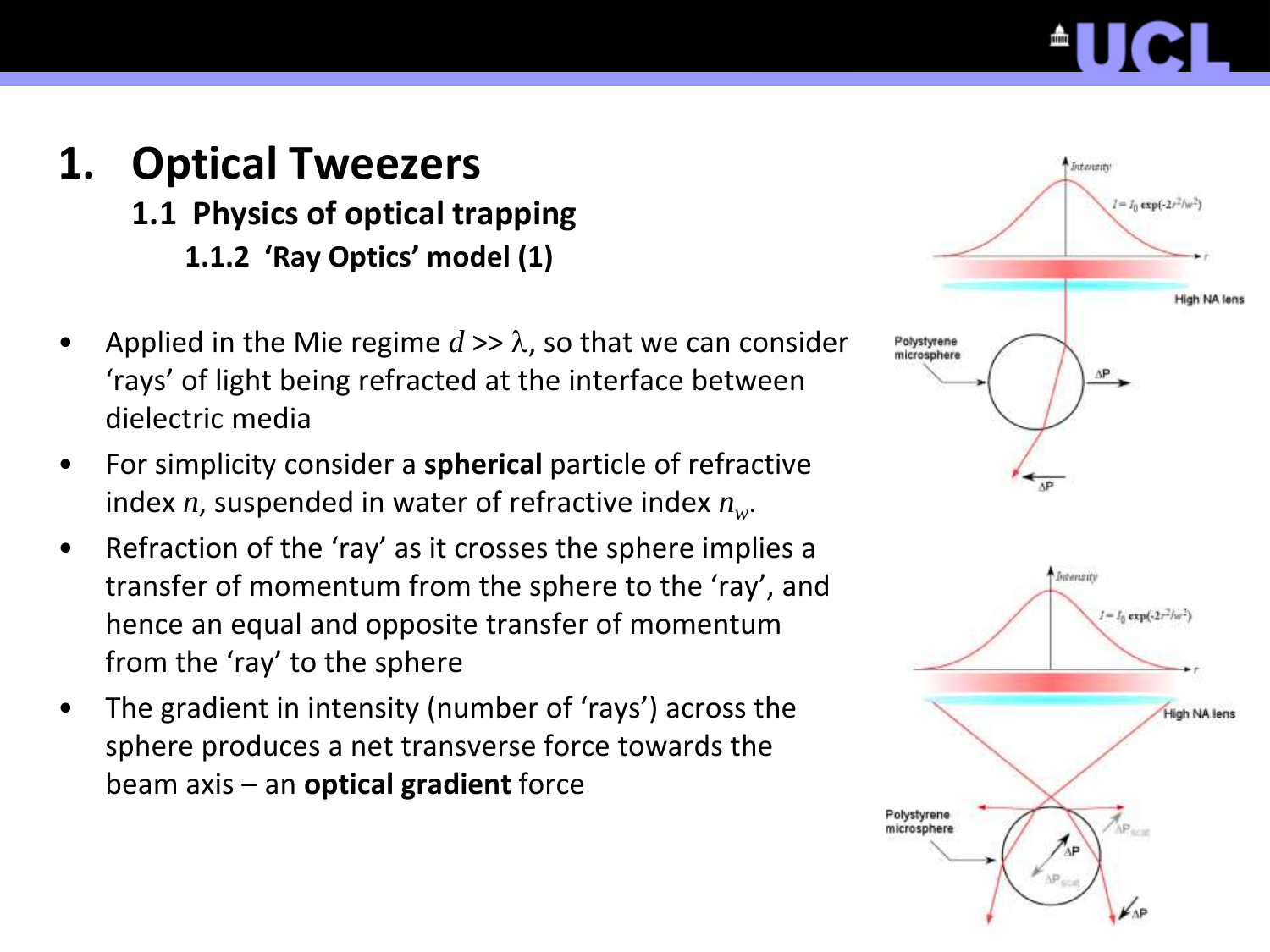### **1. Optical Tweezers 1.1 Physics of optical trapping 1.1.2 'Ray Optics' model (2)**

- To achieve trapping in the axial  $(z<sub>-</sub>)$  direction requires focussing of the beam where a similar argument for refraction providing an optical **gradient force** towards the focus can be made
- Axial trapping must also overcome the 'pushing' effect of the small reflection at the sphere-water interface due to the mismatch in refractive indices – the optical **scattering force**
- Stable 3D trapping requires that the gradient force exceeds the scattering force, which may be achieved with strong (high numerical aperture) focussing

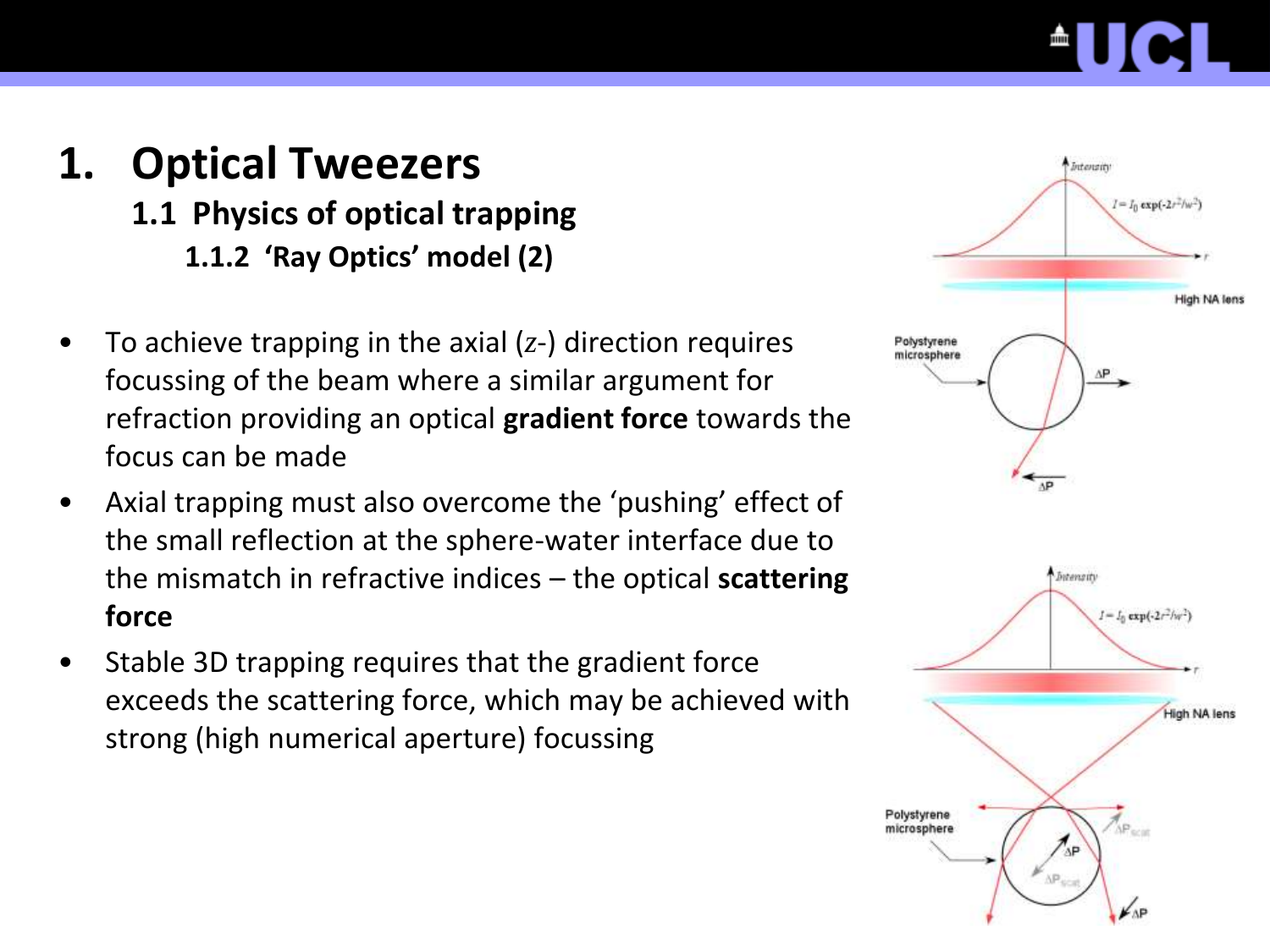**1.1 Physics of optical trapping** 

**1.1.3 'Electric dipole' model**

- Applied in the Rayleigh regime  $d \ll \lambda$ , so that we can consider an electric dipole that is polarised by the application of an electric field
- A separation of charge (electric dipole) is **induced** in the dielectric by the applied field:

$$
\underline{p} = \alpha \underline{E}
$$

The interaction energy of the dipole is

$$
U_{\rm dip} = -\underline{p} \cdot \underline{E} = -\alpha \underline{E} \cdot \underline{E} \propto -I(r)
$$

- Remembering that the intensity distribution is gaussian in the transverse plane we see that for small displacements from the axis we have  $\underline{F}_{\text{grad}} = -\underline{\nabla} U_{\text{dip}} \propto \underline{\nabla} I(r) = -\kappa_i x_i$
- i.e. a force proportional to the gradient in intensity
- Strong confinement is therefore achieved by strong focussing



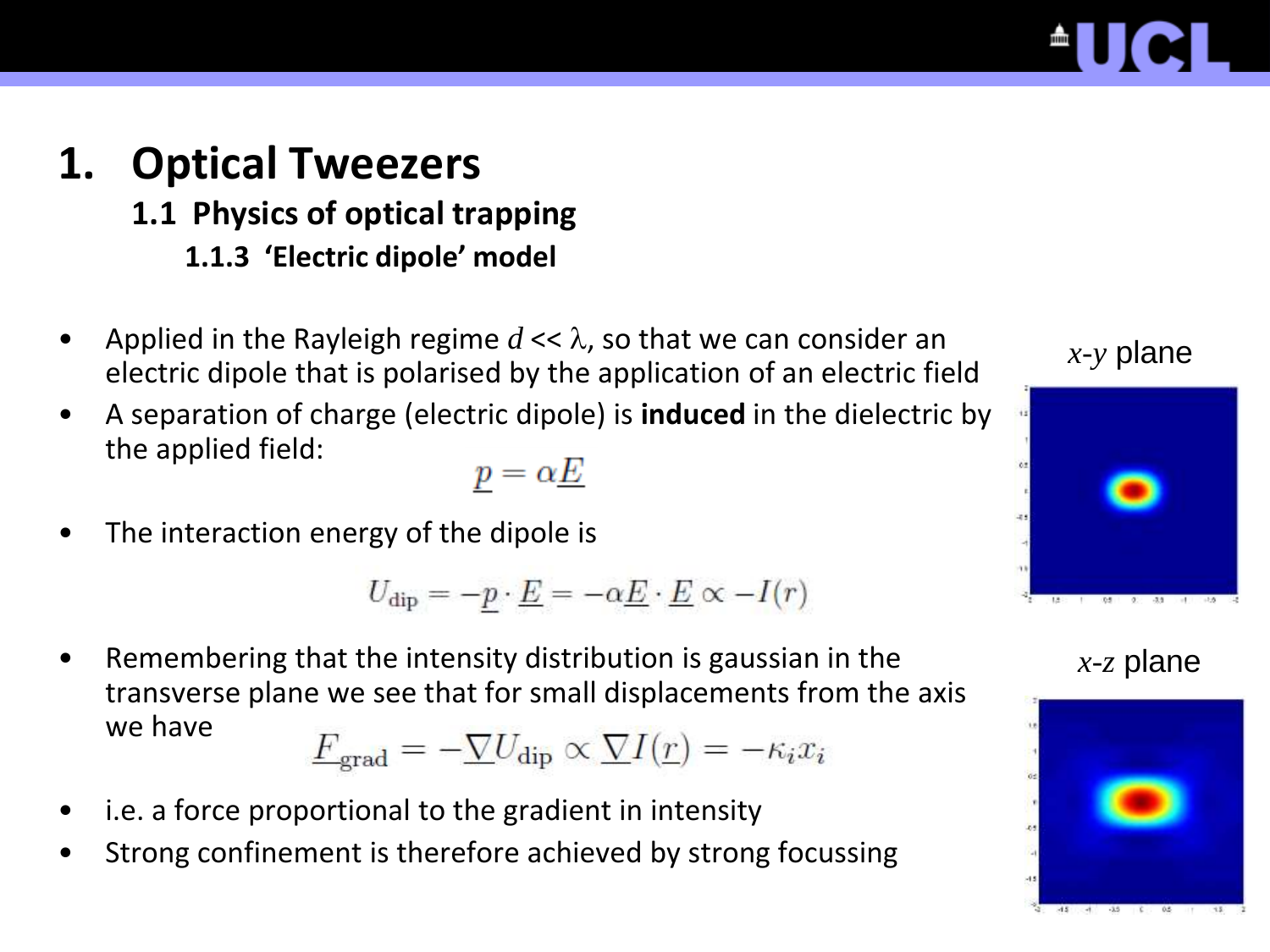

**1.1 Physics of optical trapping**

**1.1.4 Optical tweezers characteristics (1)**

- Both models for limiting cases give similar behaviour for the forces in optical tweezers
- A particle is trapped close to the focus of the laser beam (in fact the equilibrium position is just beyond the focus due to the scattering force)
- For small displacements from equilibrium the restoring force on the particle is proportional to the displacement and directed towards the equilibrium position, i.e. it behaves as a mass-spring oscillator with spring constant  $\kappa$ .
- The spring constant is proportional to the trap intensity
- The spring constant in the axial (*z*-) direction is different from (and weaker than) the transverse (*x*- and *y*-) directions (in fact for nanoparticles the spring constants in *x*and *y*- are also different from each other due to polarization induced symmetry breaking)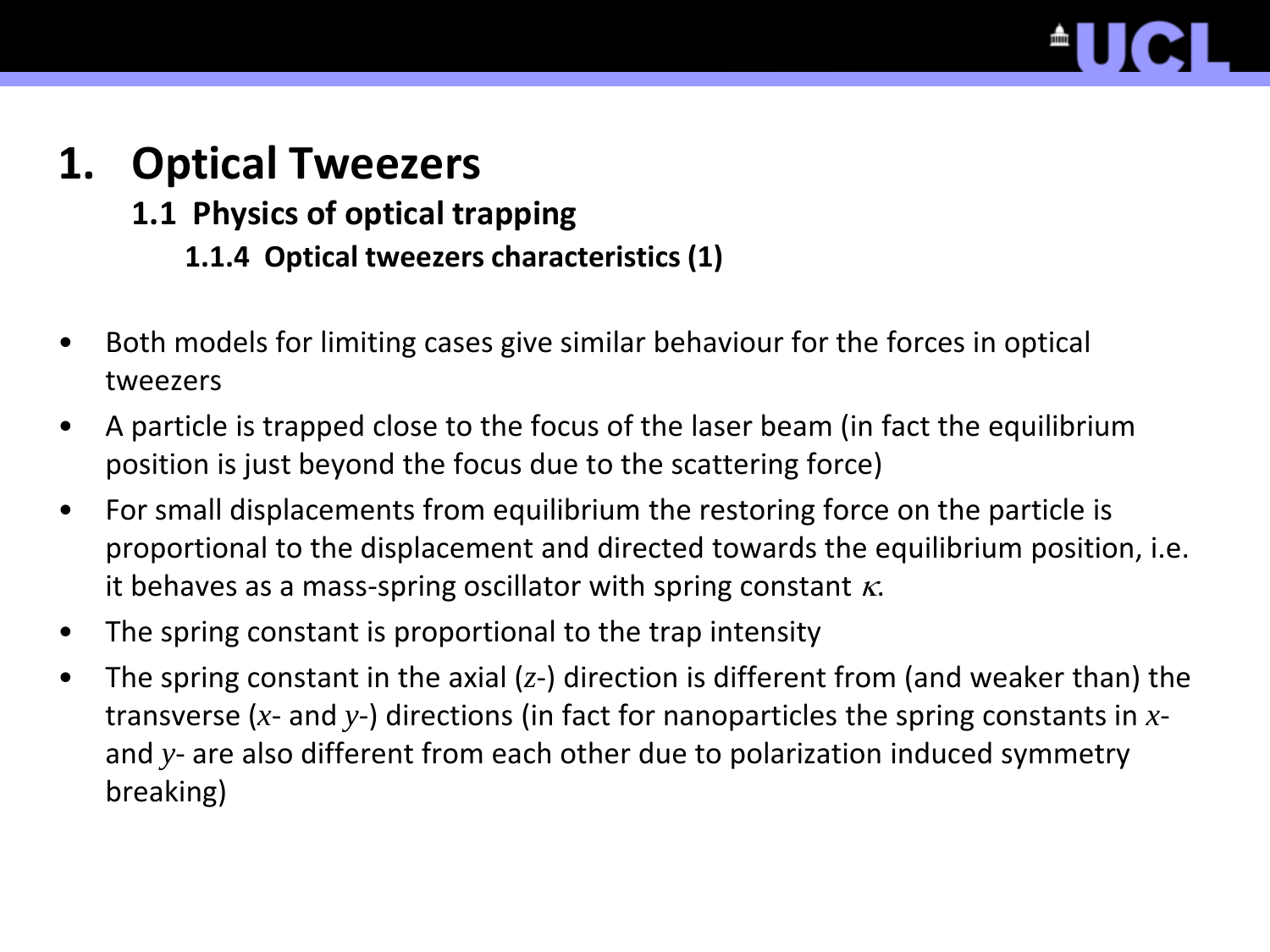**1.1 Physics of optical trapping**

**1.1.4 Optical tweezers characteristics (2)**

- Typical parameters for an optical tweezers are
	- $-$  Particle size,  $d \approx 0.1 10 \text{ µm}$
	- Maximum trapping force,  $F_{\text{max}} \approx 10 100 \text{ pN}$
	- Potential well depth,  $U \sim 10 100 \times 10^{-21}$  J i.e.  $O(k_B T)$  at biological temperature
	- Spring constant,  $\kappa \sim 1 10$  pN  $\mu$ m<sup>-1</sup>
- However, all these parameters depend on laser wavelength, objective numerical aperture, particle size and refractive index, suspending liquid refractive index, lens aberrations...so  $\kappa = \kappa$  (*d*,  $\lambda$ , NA, *n*,  $n_w$ ....) etc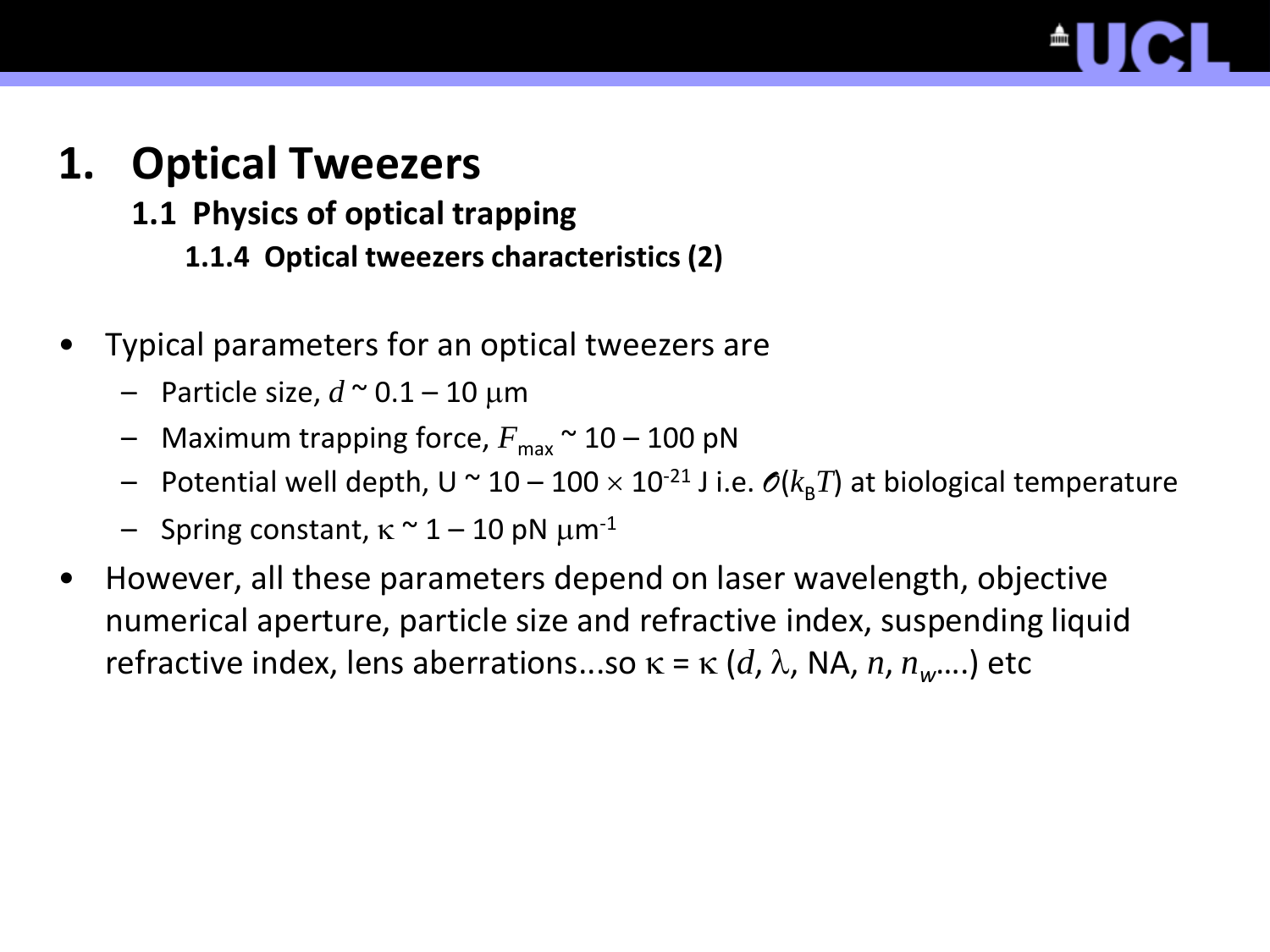#### **1.1 Physics of optical trapping**

**1.1.5 Optical trapping and manipulation**

- Once a particle is trapped it may be dynamically manipulated by steering the trap position: in the movie this is achieved using scanning mirrors
- The particle will remain trapped provided that the viscous drag force of the suspending liquid does not exceed the maximum trapping force, i.e.

$$
F_{\rm drag} = -\gamma v < F_{\rm max}
$$

- Multiple particles can be trapped by 'jumping' the trap position quickly between a number of locations
- Alternative methods include holographic optical tweezers for multiple traps, individual particle steering and optical rotations



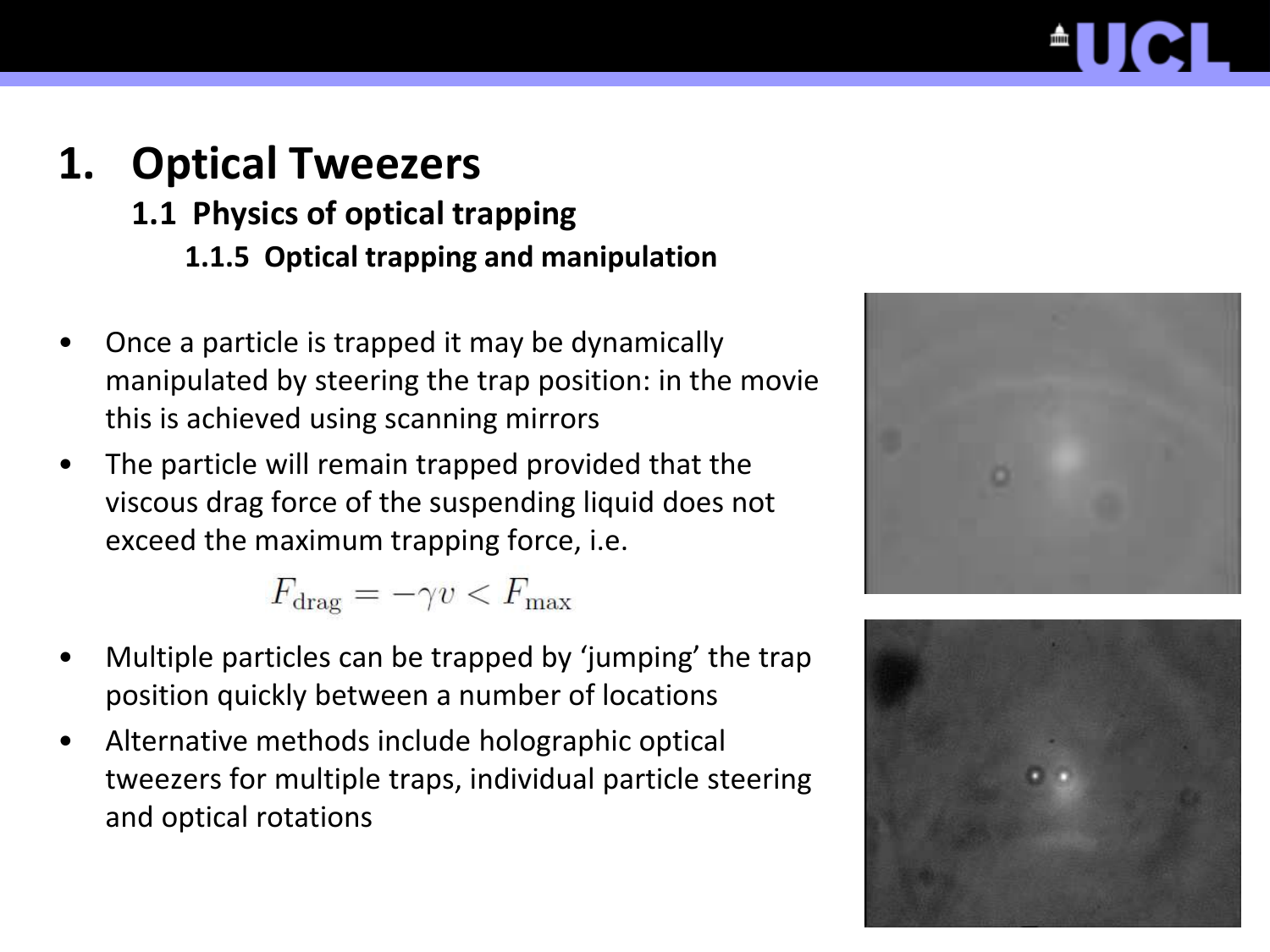# <u>EUCL</u>

### **1. Optical Tweezers 1.2 Construction**



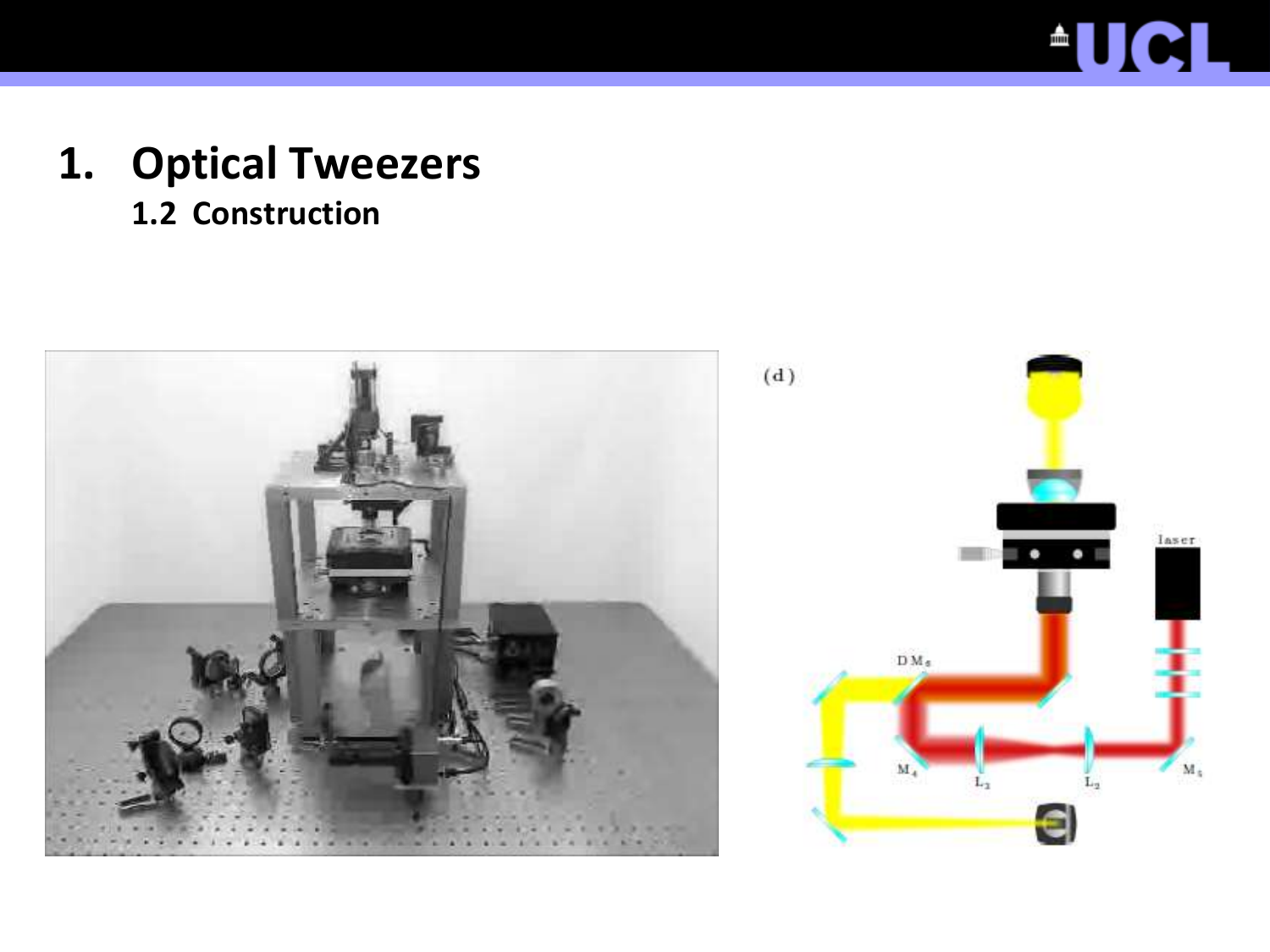- **1.3 Calibration**
	- **1.3.1 Experimental method (1)**
- An optical tweezers becomes a useful tool for quantitative measurements when the spring constant can be calibrated
- Due to the difficulties of a theoretical description of optical trapping in a realistic size regime this must typically be done experimentally
- A segmented or **quadrant photodiode** is placed in a plane conjugate with the back aperture of the microscope condenser lens
- The laser light transmitted through the microscope carries an interference pattern between unscattered and forward scattered light from the trapped particle

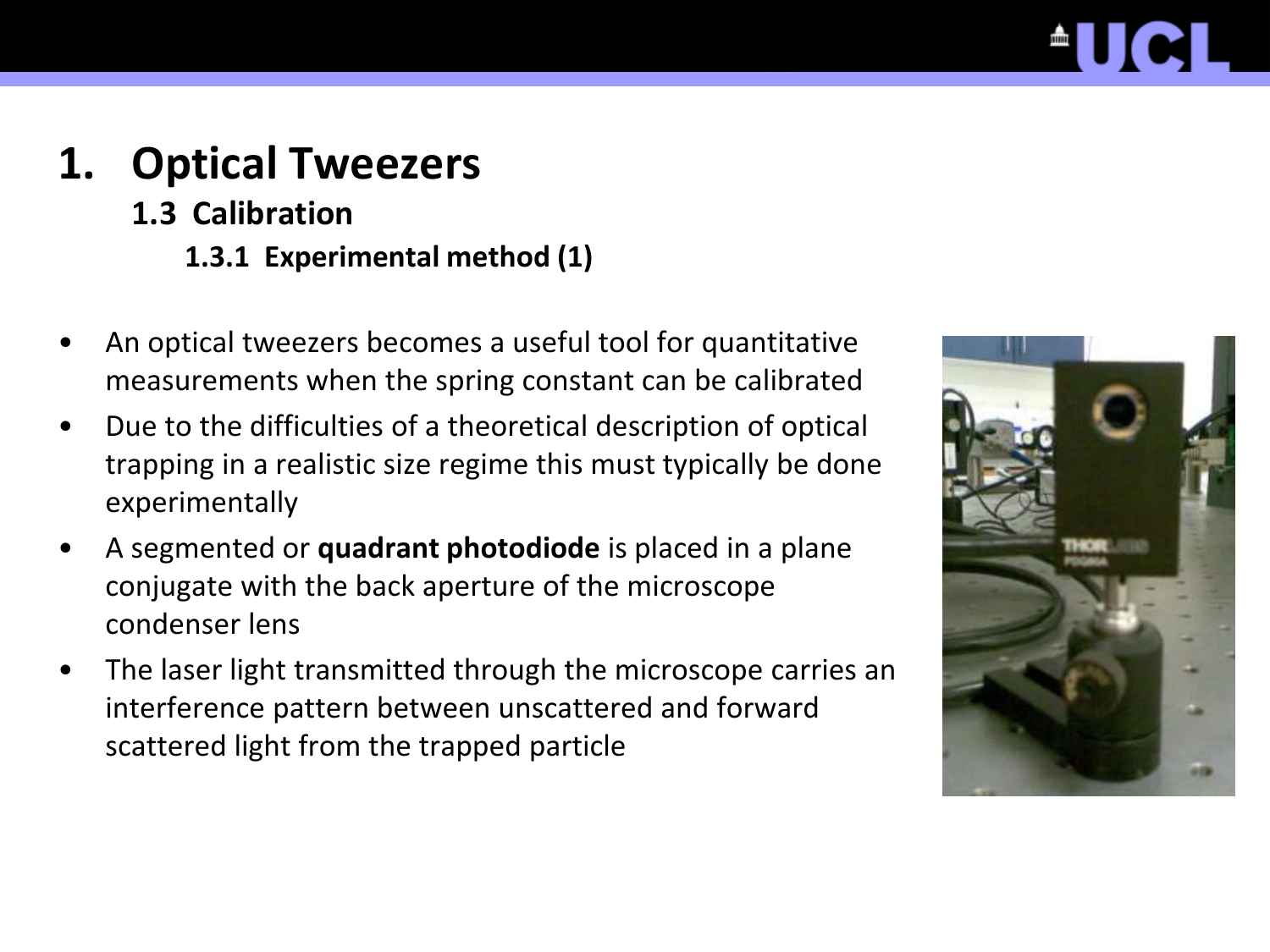- **1.3 Calibration**
	- **1.3.1 Experimental method (2)**
- The spatial distribution of the interference pattern depends on the position of the particle relative to the waist of the focussed laser beam
- Combining the signals from the four quadrants of the QPD gives signals that measure the particle's displacement from equilibrium in along of the Cartesian axes e.g. the signal  $S<sub>v</sub> =$  $(Q1 + Q3) - (Q2 + Q4)$  is proportional to the displacement in the *x*-direction
- Fluctuations in position due to the particle's Brownian motion can be tracked by the QPD and appear as a randomly fluctuating signal voltage, or 'noise'
- A number of techniques exist for analysing the 'noise' that enable us to deduce the characteristics of the optical tweezers trapping potential



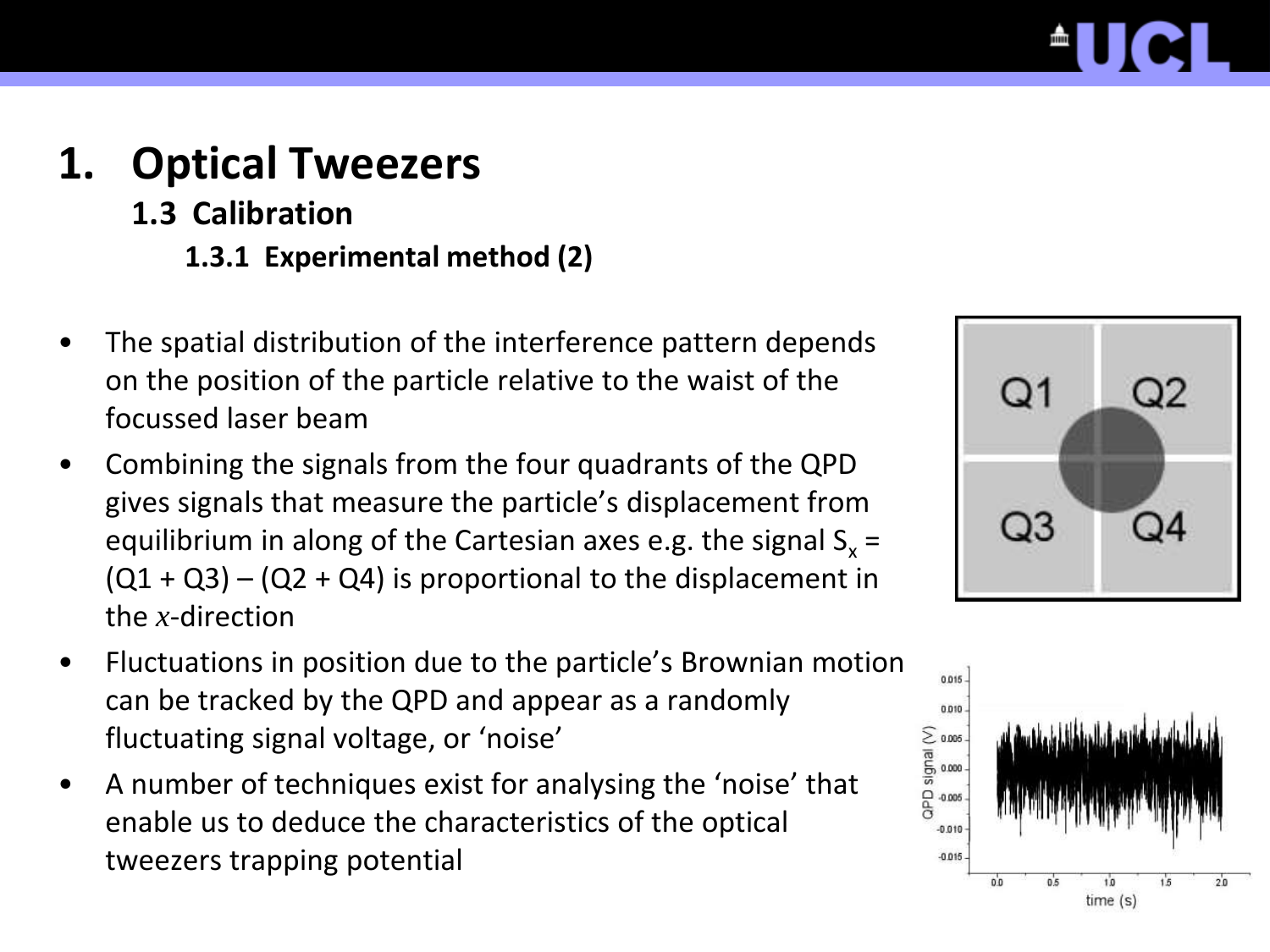

- **1.3 Calibration**
	- **1.3.2 The Langevin equation**
- Equation of motion of a damped harmonic oscillator subject to a randomly fluctuating force:  $1<sup>2</sup>$   $1<sup>2</sup>$

$$
m\frac{\mathrm{d}^2x}{\mathrm{d}t^2} + \gamma\frac{\mathrm{d}x}{\mathrm{d}t} + \kappa x = \xi(t)
$$

The term  $\xi(t)$  describes random (uncorrelated) fluctuations in force with zero mean, i.e.

$$
\langle \xi(t) \rangle = 0 \qquad \langle \xi(t+\tau)\xi(t) \rangle = 2\gamma k_B T \delta(\tau)
$$

- Where the angled brackets indicate a *time-averaged* quantity
- 3D particle tracking and analysis of the Brownian position fluctuations reveals the trap parameters
- Start by assuming the oscillator is **heavily overdamped**, i.e. that the inertial term is negligible compared to viscous and trap forces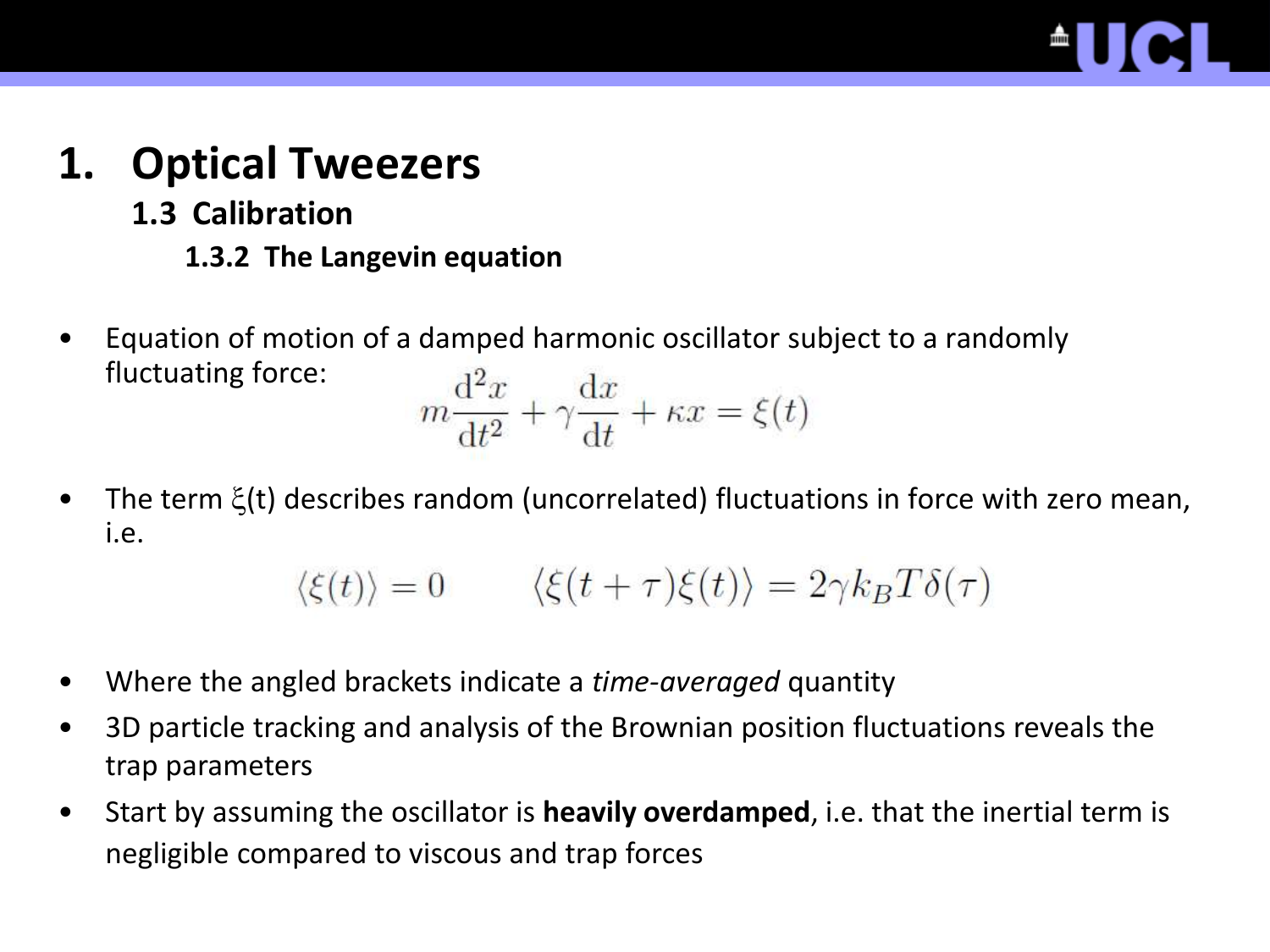

**1.3 Calibration**

**1.3.2 The Langevin equation: autocorrelation function analysis (1)**

• Equation of motion in the overdamped regime:

 $\gamma \partial_t x(t) = -\kappa x(t) + \xi(t)$ 

• Calculate the **autocorrelation** of position fluctuations:

 $C_{xx}(\tau) = \langle x(t)x(t+\tau) \rangle$ 

• And differentiate with respect to the **lag time**,  $\tau$ :

$$
\partial_{\tau} C_{xx}(\tau) = \langle x(t) \partial_{\tau} x(t + \tau) \rangle
$$

• Substitute for the derivative of *x*, and note that the time average of the second term is zero

$$
x(t)\partial_{\tau}x(t+\tau) = -\frac{\kappa}{\gamma}x(t)x(t+\tau) + \frac{1}{\gamma}x(t)\xi(t+\tau)
$$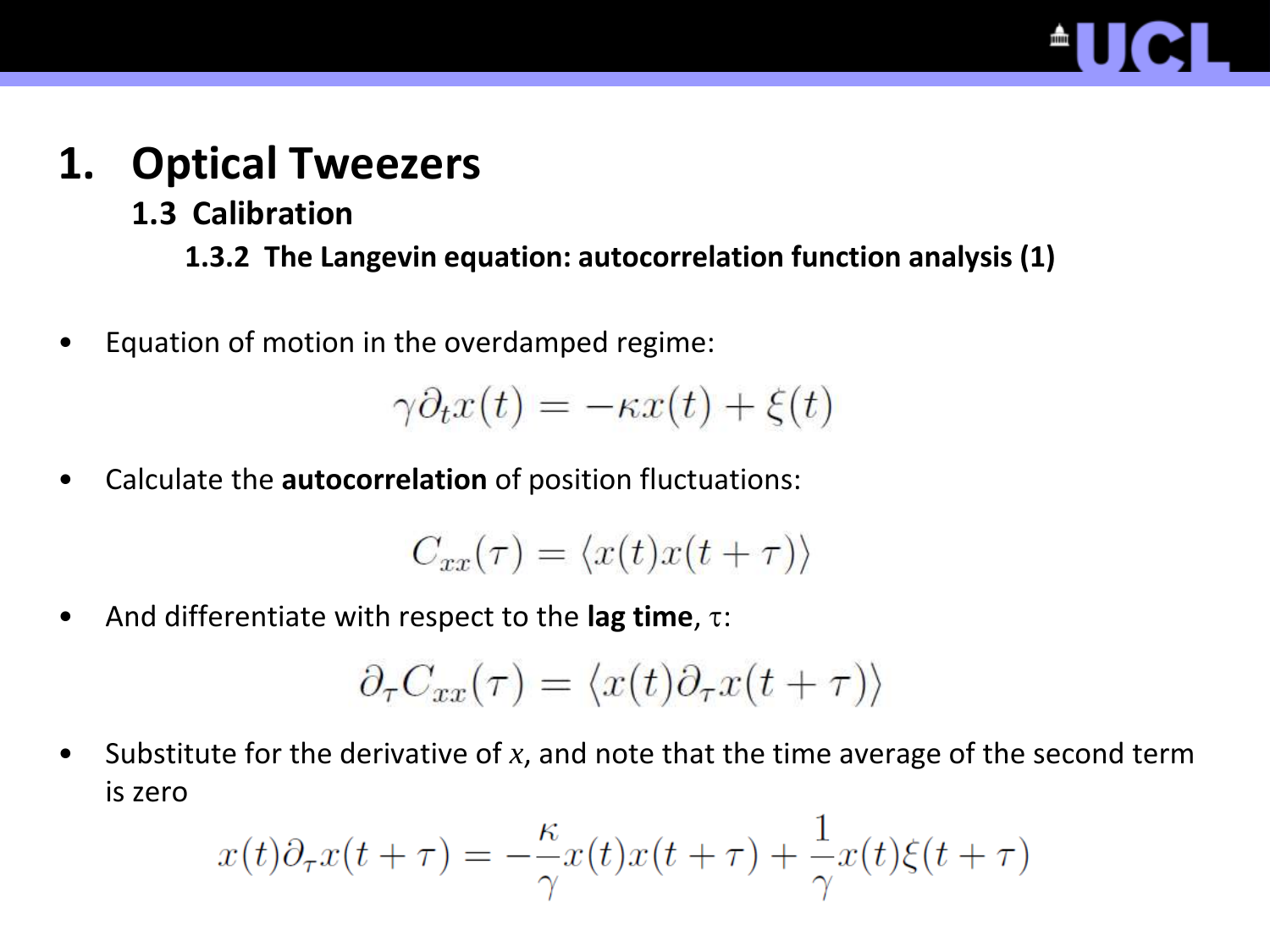

**1.3 Calibration**

**1.3.2 The Langevin equation: autocorrelation function analysis (2)**

• Giving a differential equation for the autocorrelation function:

$$
\partial_{\tau} C_{xx}(\tau) = -\frac{\kappa}{\gamma} \langle x(t)x(t+\tau) \rangle = -\frac{\kappa}{\gamma} C_{xx}(\tau)
$$

• The solution to which is straightforward:

$$
C_{xx}(\tau) = C_{xx}(\tau = 0) \exp(-\omega \tau)
$$

A exponential decay with lag time,  $\tau$ , with the decay constant given by

$$
\omega = \frac{\kappa}{\gamma}
$$

• Provided the viscous drag coefficient,  $\gamma$ , is known the spring constant,  $\kappa$ , can be calculated from a fit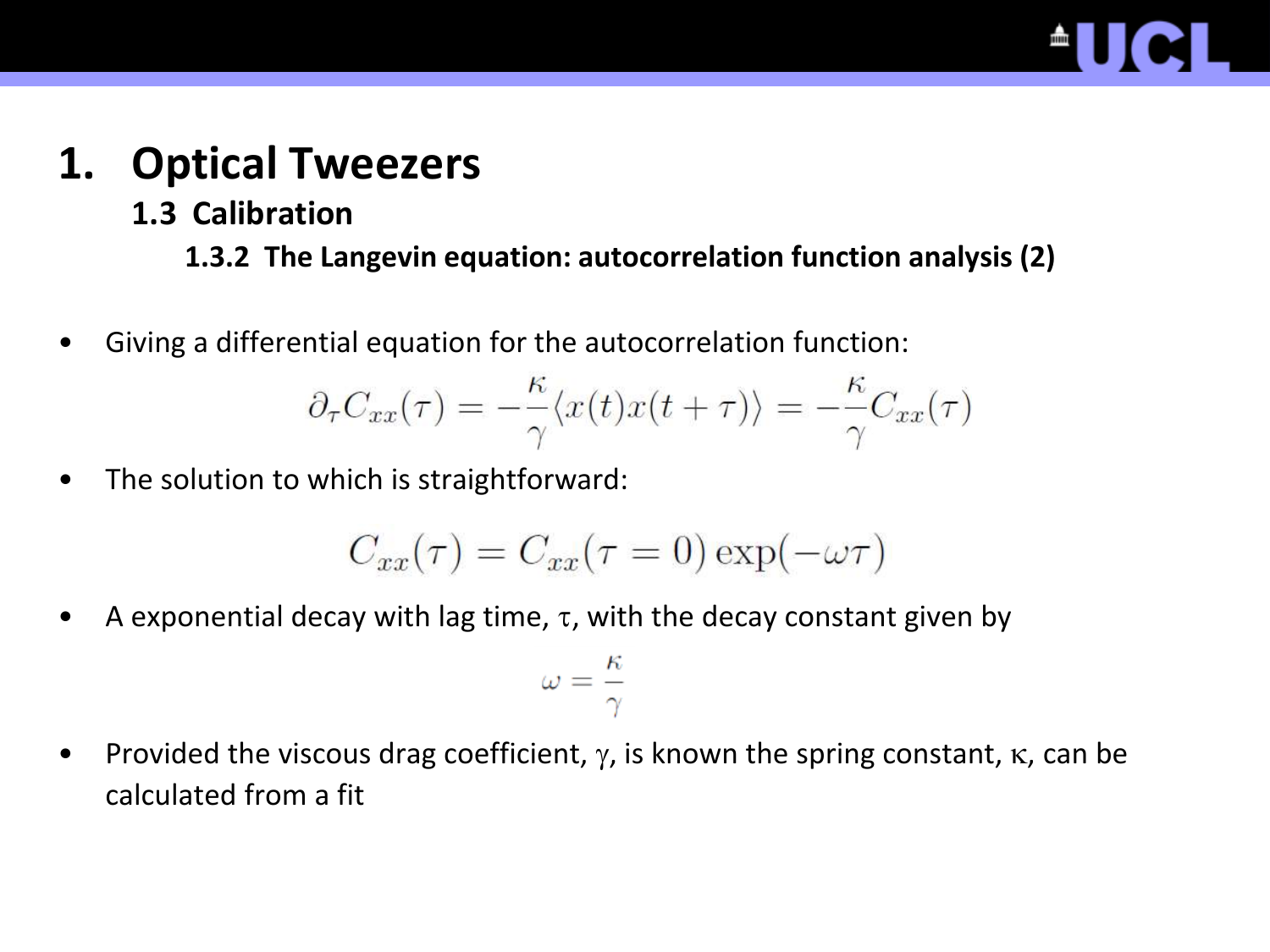**1.3 Calibration**

#### **1.3.2 The Langevin equation: autocorrelation function analysis (3)**

- Calculate the autocorrelation of the randomly fluctuating position signal
- Fit to an exponential decay
- Two fitting parameters: time constant of decay,  $\omega^1$ , gives the trap spring constant; zero-time intercept (amplitude) gives the detector sensitivity in V / nm.
- Together they enable measurement of displacement with sub-micron precision, and force with subpiconewton precision

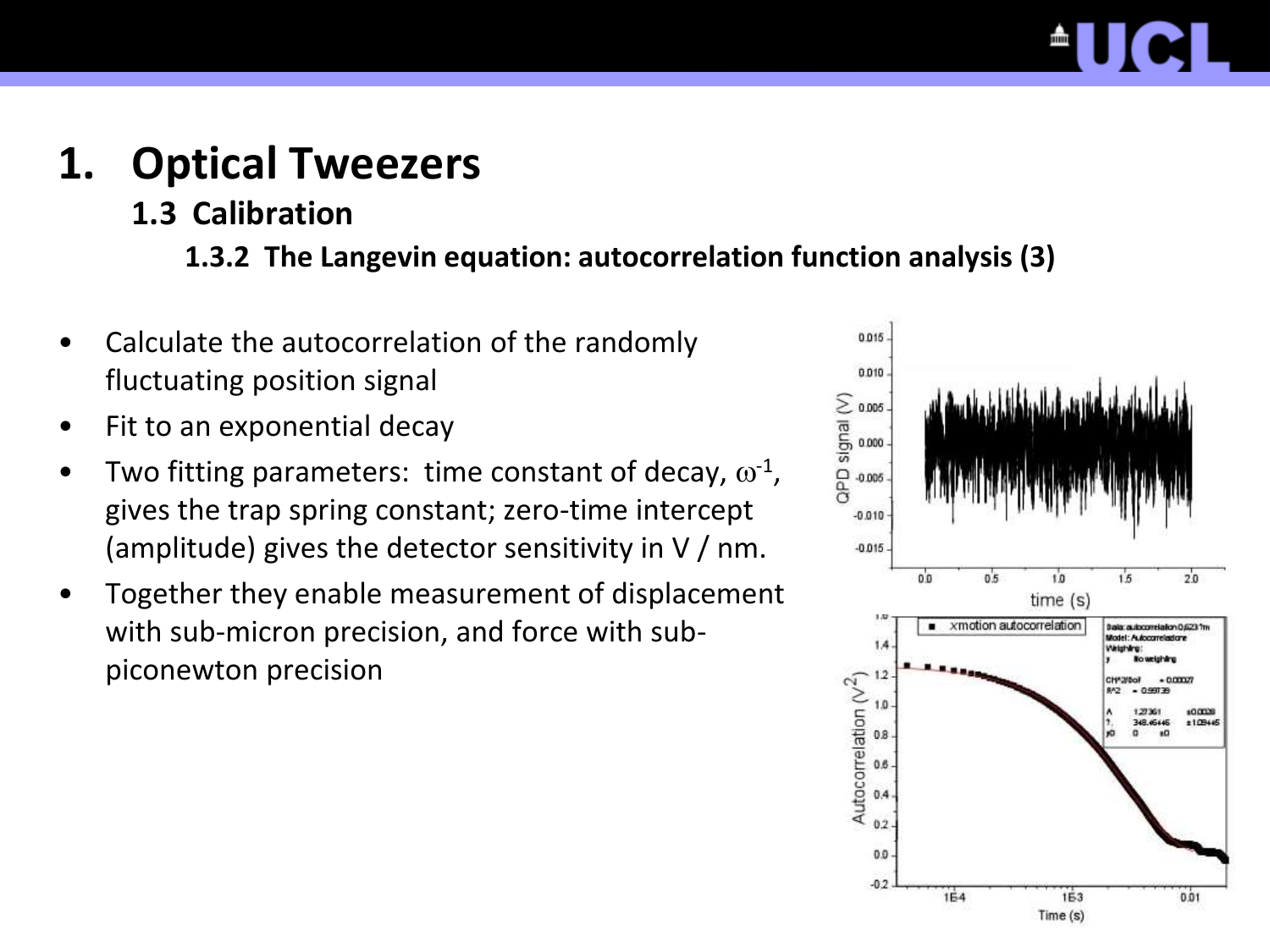

**1.3 Calibration**

**1.3.2 The Langevin equation: power spectrum analysis (1)**

• An alternative method of extracting the trap spring constant is to consider the **power spectrum** of position fluctuations. Starting again with the **Langevin equation** in the overdamped regime:

$$
\gamma \partial_t x(t) = -\kappa x(t) + \xi(t)
$$

• Now consider the power spectrum of the random force fluctuations:

$$
|\tilde{\xi}(f)|^2=4\gamma k_BT
$$

• Where  $\sim$  indicates a Fourier transform. The power spectrum is independent of frequency – it is an ideal **white noise** source.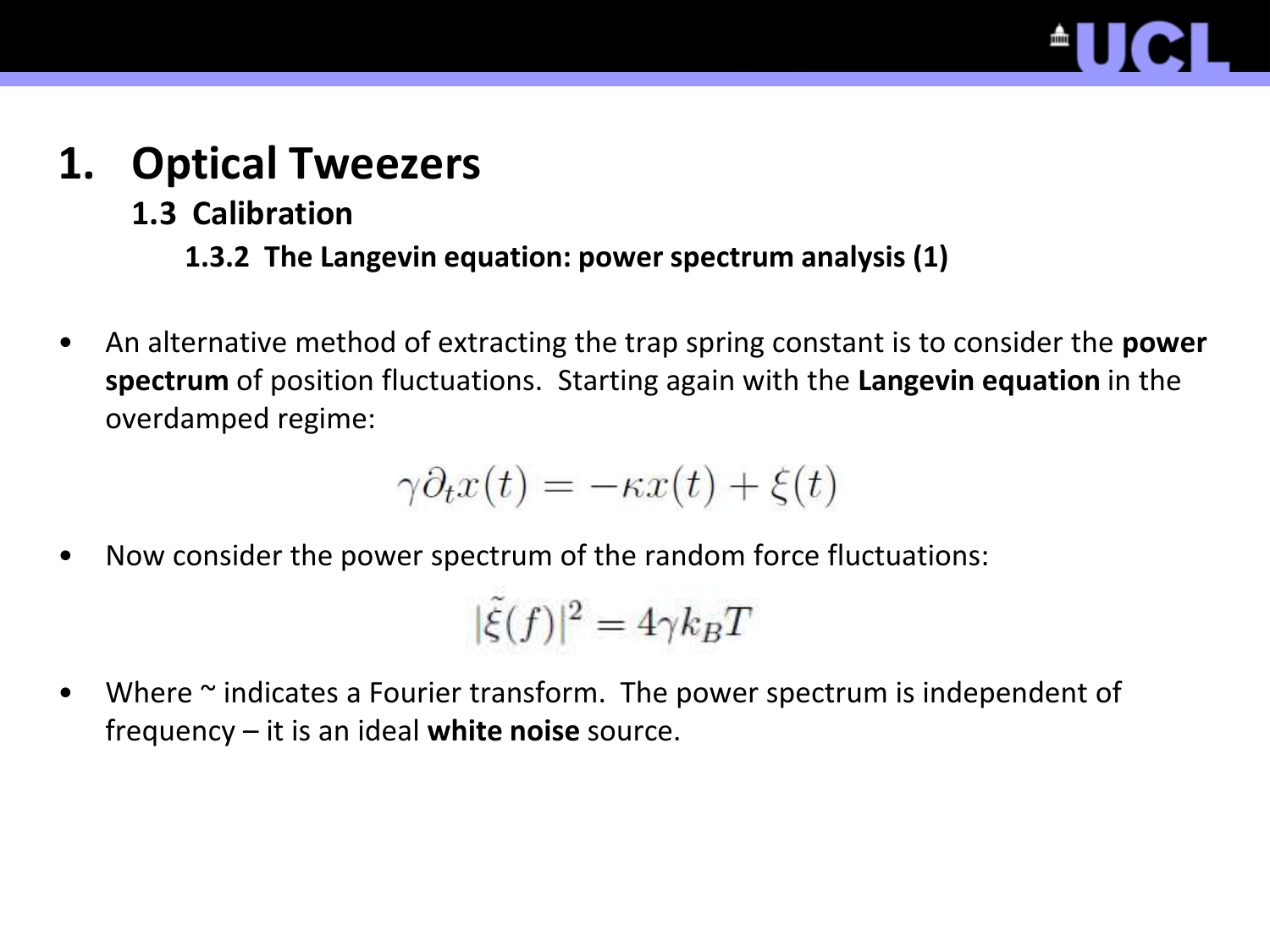**1.3 Calibration**

#### **1.3.2 The Langevin equation: power spectrum analysis (2)**

• If we define the Fourier transform of the position fluctuations with:

$$
x(t) = \int_{-\infty}^{\infty} \tilde{x}(f)e^{-2\pi i f t} df
$$

• Then we can write for the particle velocity:

$$
\partial_t x(t) = -2\pi i f \int_{-\infty}^{\infty} \tilde{x}(f) e^{-2\pi i f t} df = -2\pi i f x(t)
$$

• And we can take the Fourier transform of both sides of the Langevin equation:

$$
-2\pi i f \gamma \tilde{x}(f) + \kappa \tilde{x}(f) = \tilde{\xi}(f)
$$

Or (re-writing in terms of angular frequency,  $\omega = 2\pi f$ ):

$$
\tilde{x}(f)(\omega_c - i\omega) = \tilde{\xi}(f)/\gamma
$$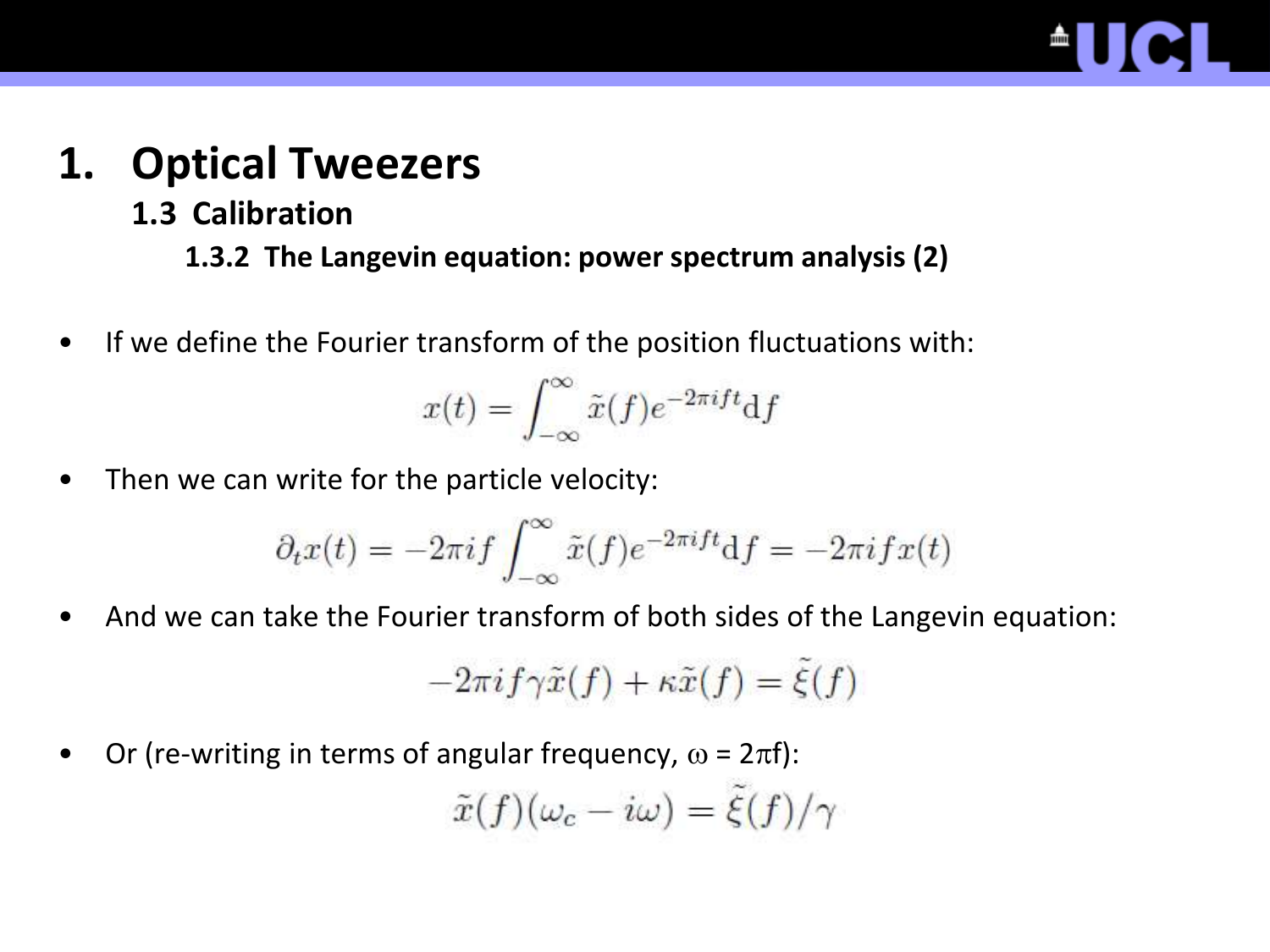

**1.3 Calibration**

**1.3.2 The Langevin equation: power spectrum analysis (3)**

• Where we have defined the **corner frequency**:

$$
\omega_c=\frac{\kappa}{\gamma}
$$

• The **power spectrum**  $S_x(\omega)$  of the position fluctuations is the squared modulus of the frequency spectrum (Fourier transform), and hence:

$$
S_x(\omega) = \frac{4k_BT}{\gamma} \frac{1}{\omega^2 + \omega_c^2}
$$

- Which is a **Lorentzian** of characteristic (half-) width  $\omega_c$ , from which the spring constant can be determined.
- The zero-frequency intercept can be used to make a calibration of the position detection system in V / nm.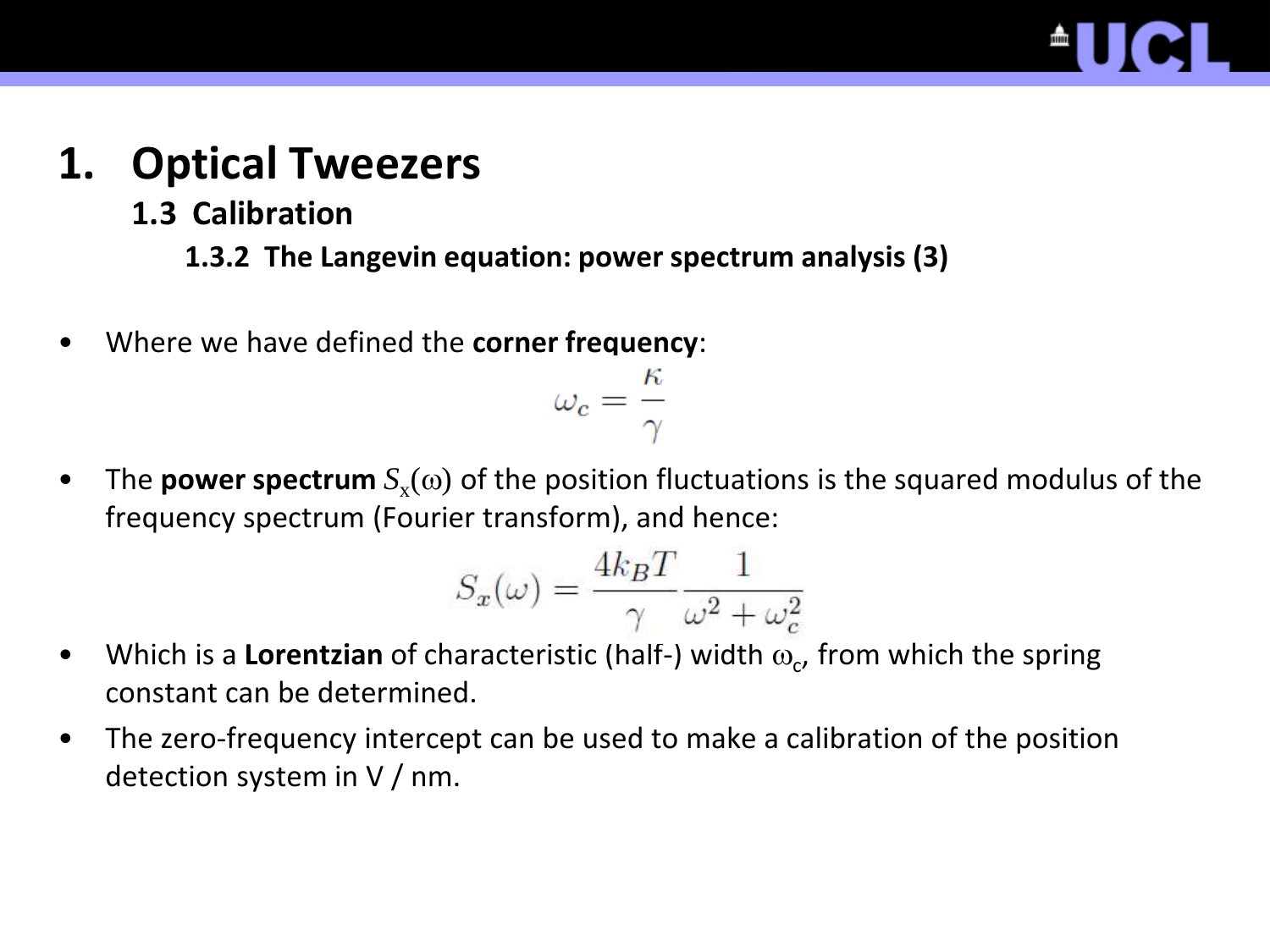- **1.3 Calibration**
	- **1.3.2 The Langevin equation: power spectrum analysis (4)**
- Fourier transform randomly fluctuating QPD signal and plot modulus squared against frequency
- Fit to a Lorentzian
- Two fitting parameters: corner frequency,  $\omega_{c}$ , gives the trap spring constant; zero-frequency intercept (amplitude) gives the detector sensitivity in  $V / nm$ .
- Together they enable measurement of displacement with sub-micron precision, and force with sub-piconewton precision



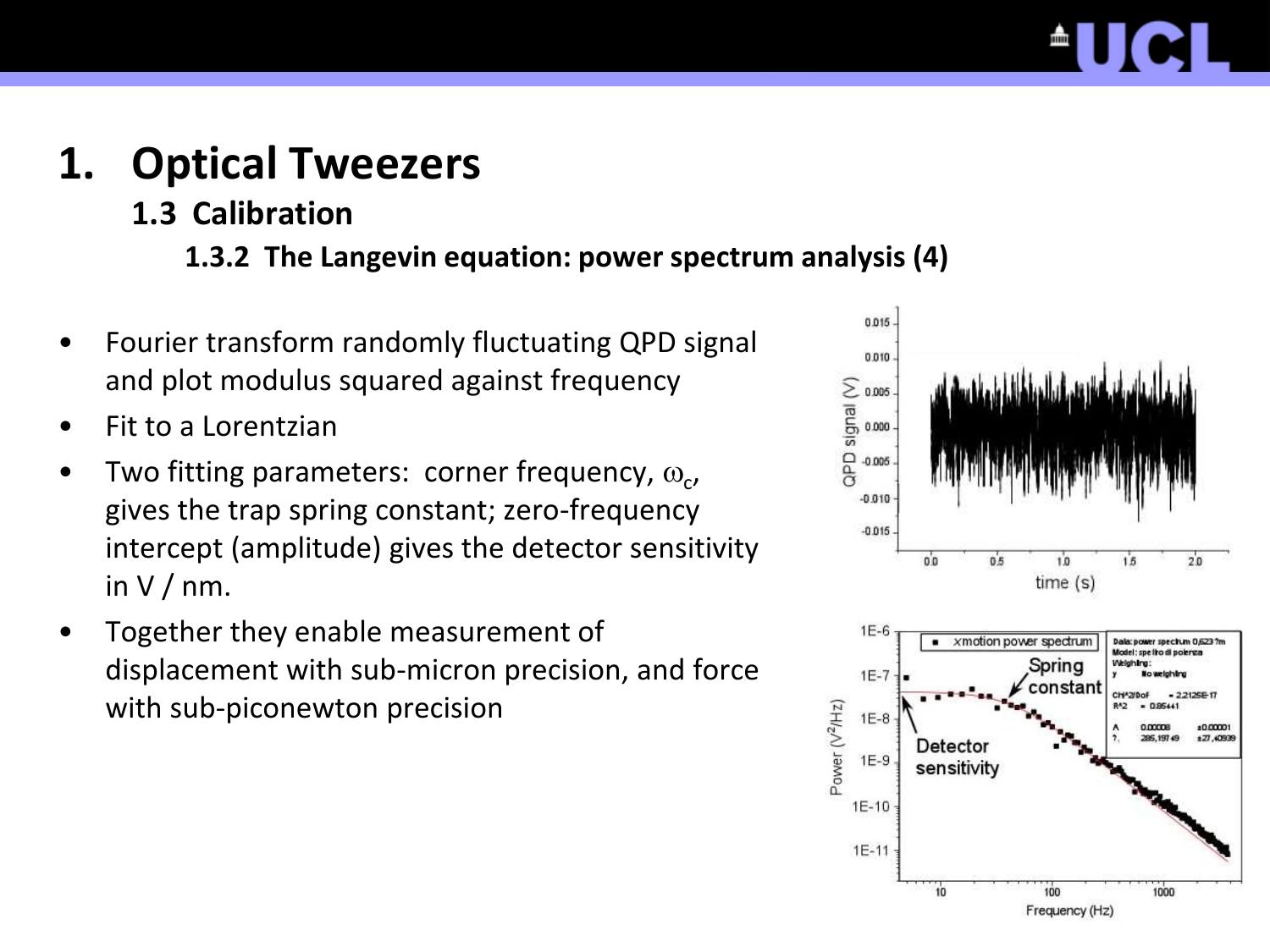### **1. Optical Tweezers 1.4 Applications to Life Sciences 1.4.1 Motor protein step size**

- A 'classic' optical tweezers experiment which uses a 'dual beam' trap
- Two polystyrene beads are held in optical tweezers with an actin filament stretched between them
- The filament is lowered towards a third sphere which has a low density coating of the motor protein Myosin V
- The Myosin 'steps' along the actin filament in a progressive manner driven by hydrolysis of ATP producing small displacements of the optically trapped microbead
- The regular step size of 36 nm is evident in the particle tracking signal



Data from: A. Mehta et al, *Nature* **400** 590 (1999)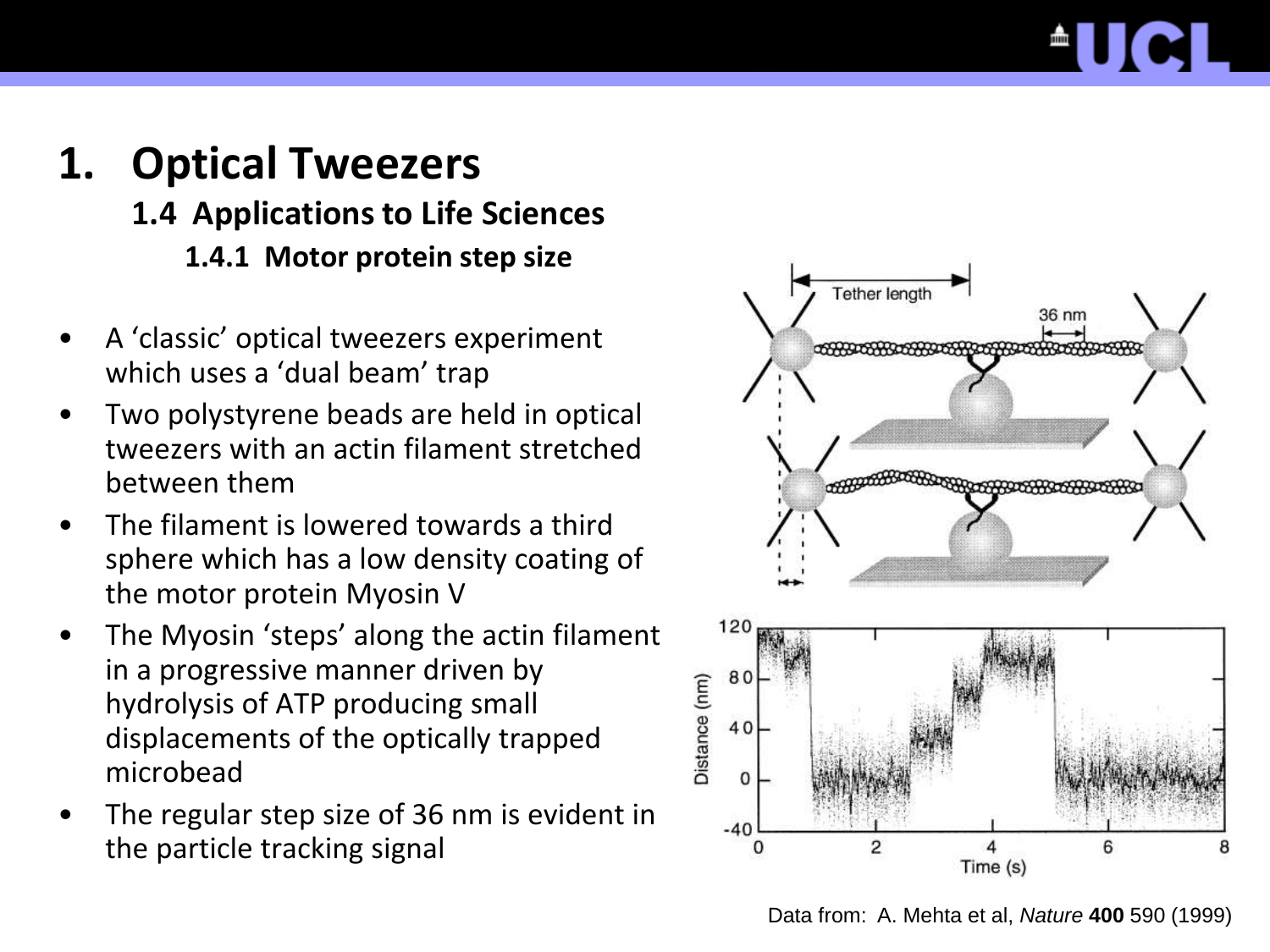### **1. Optical Tweezers 1.4 Applications to Life Sciences 1.4.2 Motor protein forces**

- The spring constant of the optical trap is also calibrated
- Typically the protein was found to perform 3 – 5 steps before 'stalling' when the bead returns to the equilibrium position in the trap
- The force required to 'stall' the motor was therefore measured to be  $3.0 \pm 0.3$  pN



Data from: A. Mehta et al, *Nature* **400** 590 (1999)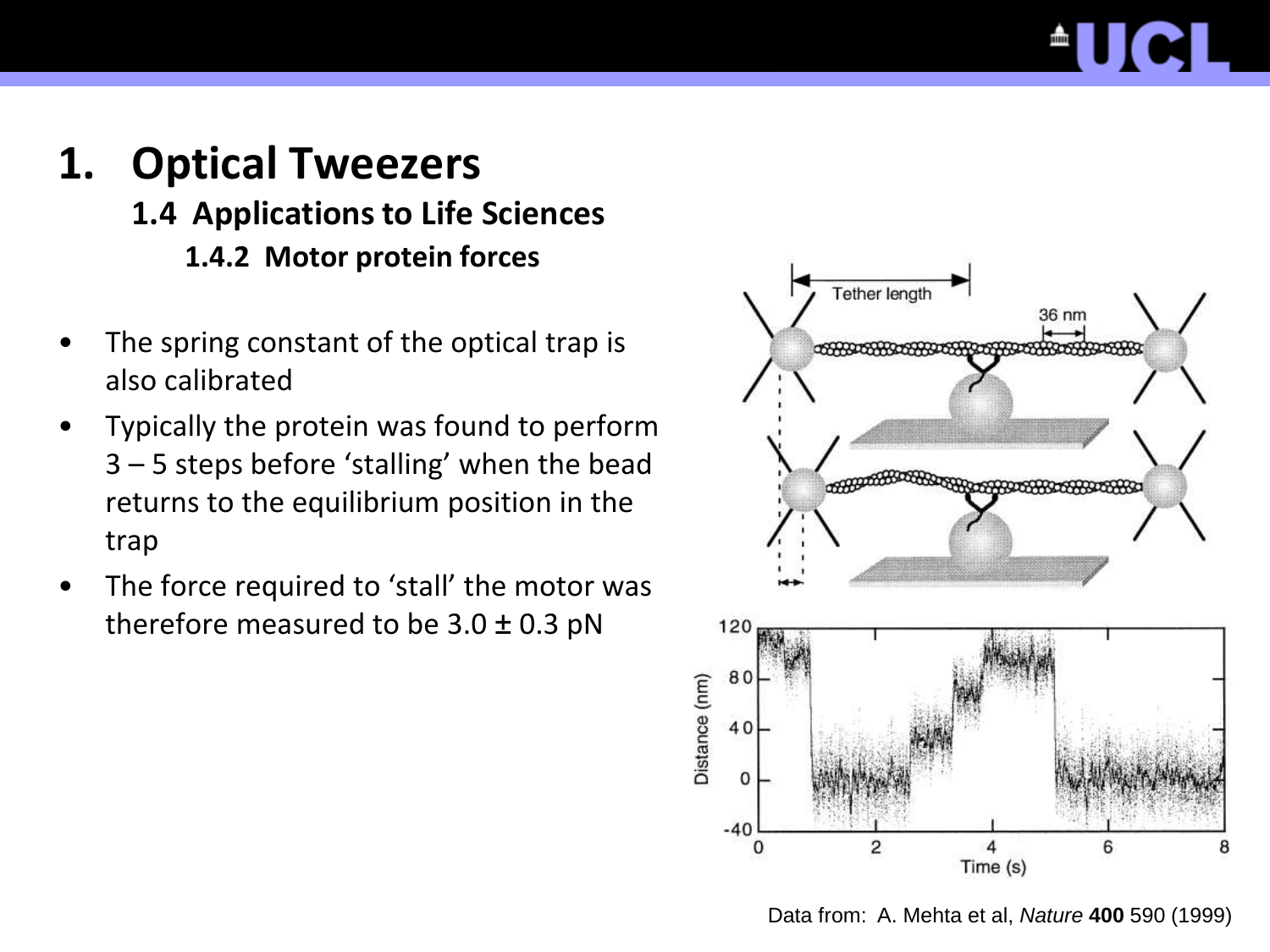#### **1.4 Applications to Life Sciences**

**1.4.3 Single molecule bond strength**

- An optically trapped microbead is allowed to bond to an integrin on the surface of a migrating cell
- Talin binds the cytoplasmic tails of the integrins to the actin cytoskeleton
- The migrating cell pulls the bead out of the calibrated trap until the trap restoring force exceeds the strength of the talin 'slip bond'
- The microbead 'handle' returns to the trap centre, and from the maximum displacement the force required to break the bond is deduced to be 2 pN

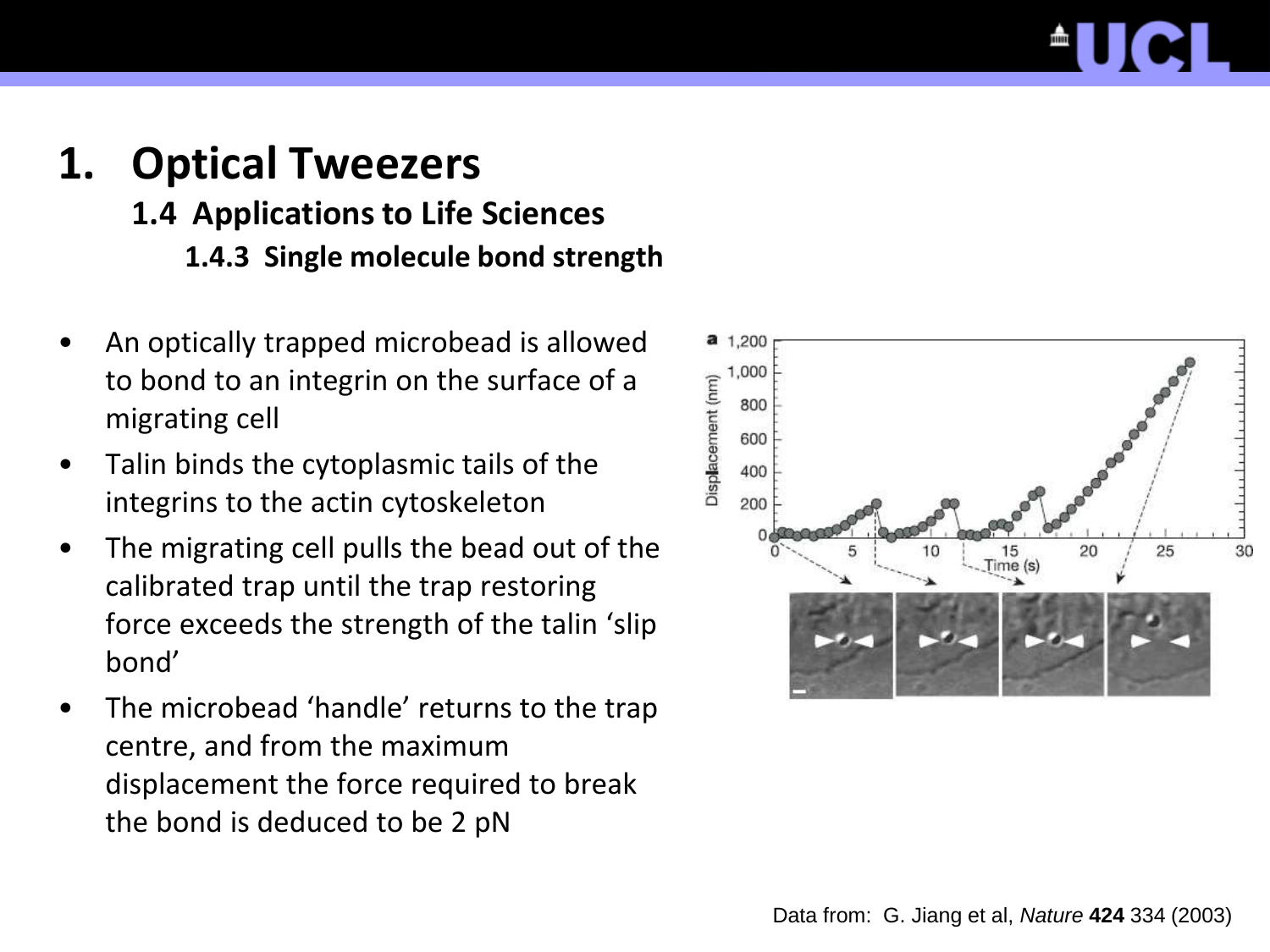# $\blacksquare$

### **1. Optical Tweezers 1.5 Applications to Nanotechnology 1.5.1 Nano-assembly**

- Optical tweezers can be used to trap and manipulate nano-materials for the assembly of complex nanostructures
- In this example metal oxide (CuO) nanorods are manipulated with optical tweezers and used to bridge a gap between two gold electrodes deposited on a glass slide

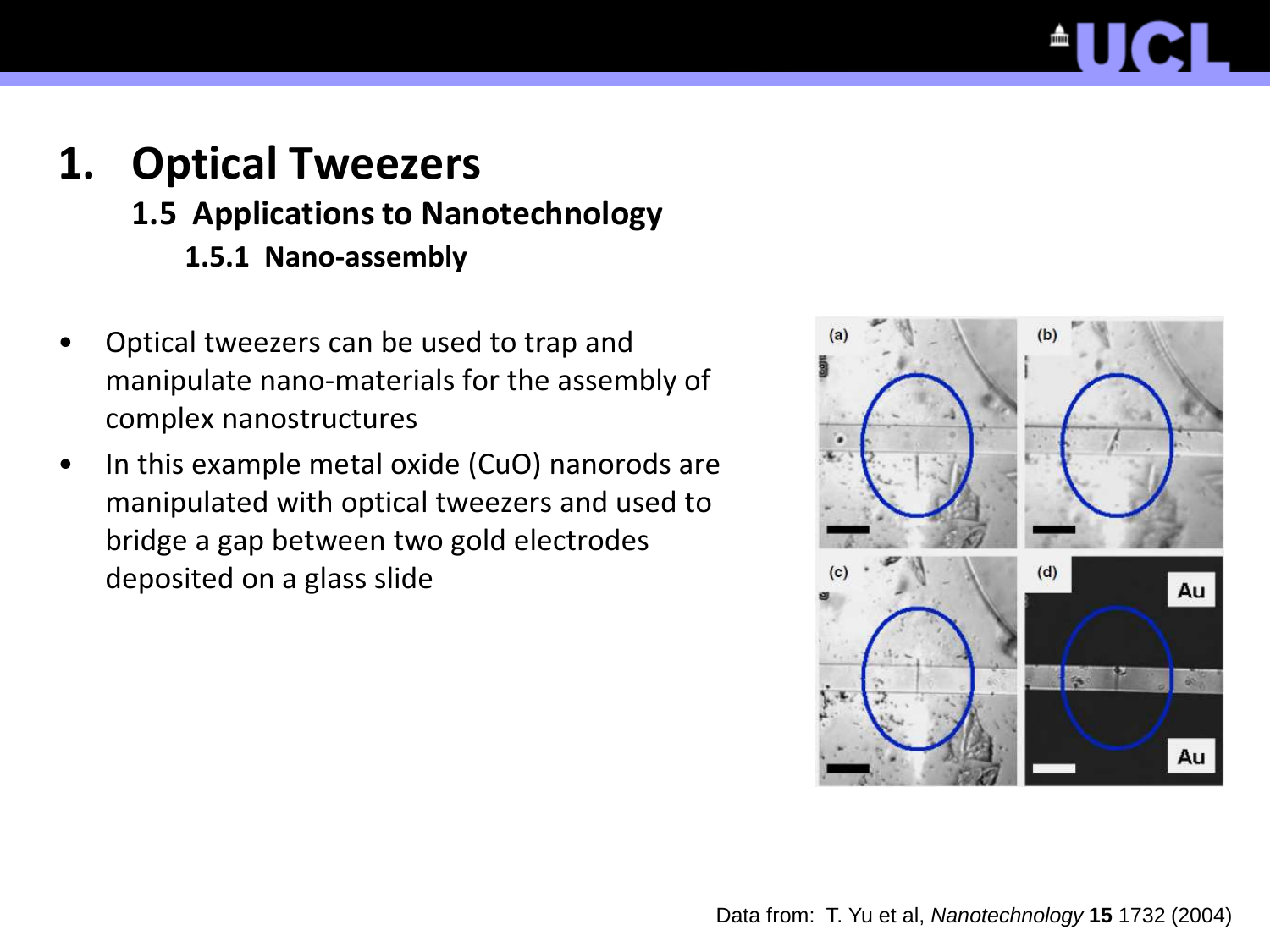

#### **2.1 Physics of PFM**

**2.1.1 Optical Tweezers as a scanning probe microscope**

- Optical tweezers as a tool for scanning probe microscopy was first suggested by L. P. Ghislaine & W. W. Webb, *Opt. Lett.* **18** 1678 (1993)
- The mechanical cantilever and tip of the atomic force microscope (AFM) is replaced with an optically trapped micro- or nanoparticle to make a **photonic force microscope** (PFM)
- PFM has some advantages over AFM for particular applications, especially for imaging of soft structures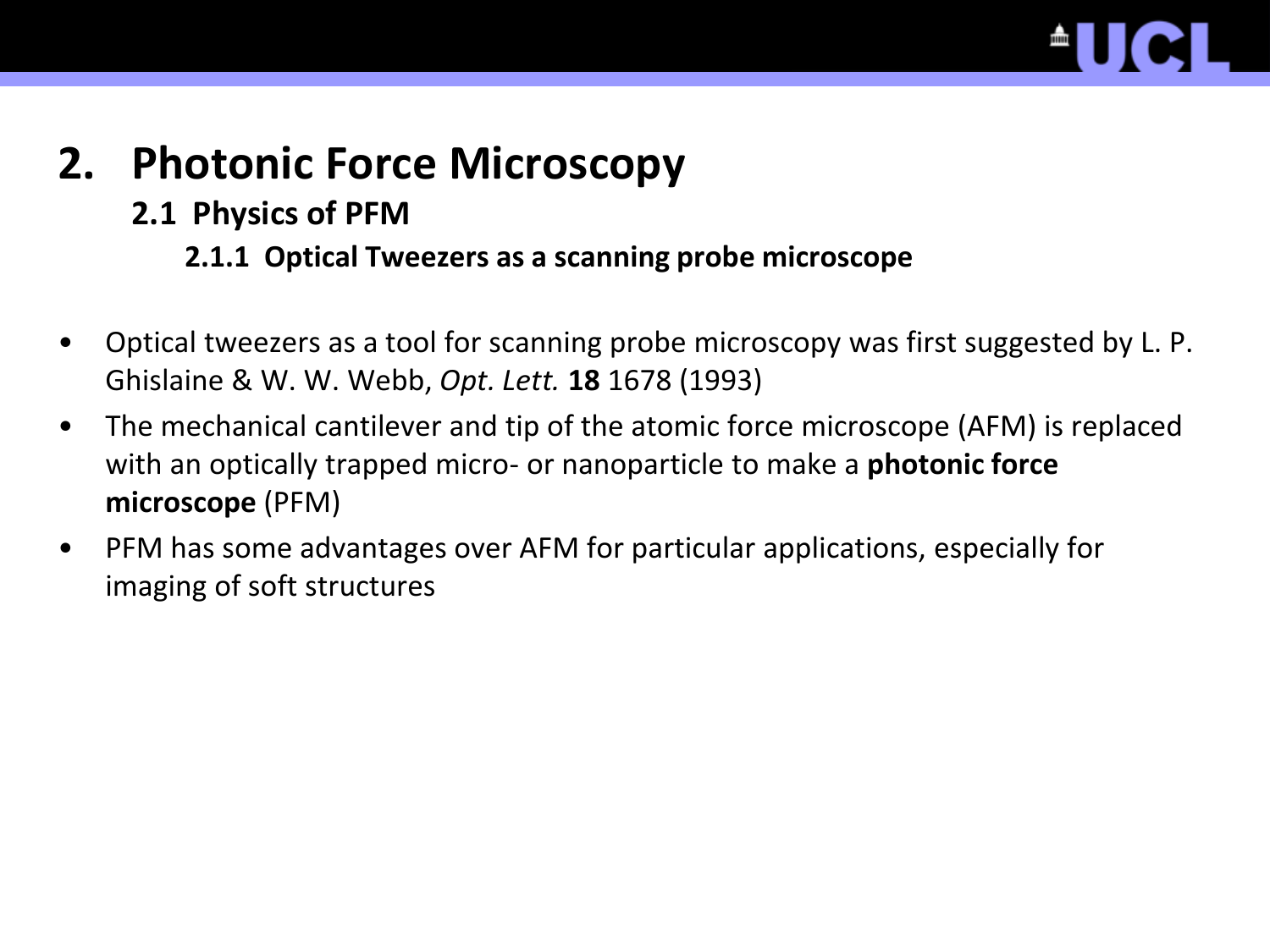

- **2.1 Physics of PFM**
	- **2.1.2 PFM** *vs* **AFM**

|                                                             | Photonic Force Microscope (PFM) | Atomic Force Microscope (AFM) |
|-------------------------------------------------------------|---------------------------------|-------------------------------|
| Spring constant (stiffness),<br>$\kappa$ / Nm <sup>-1</sup> | $10^{-4} - 10^{-5}$             | $0.1 - 1$                     |
| Force resolution,<br>$\delta F/N$                           | $10^{-13}$                      | $10^{-10}$                    |
| Resonant frequency,<br>$f_0$ / Hz                           | $^{\sim}1000$                   | $^{\sim}2000$                 |

• PFM can achieve high force resolution as the OT is a very 'soft' spring, but keeps a high resonant frequency well above mechanical vibrations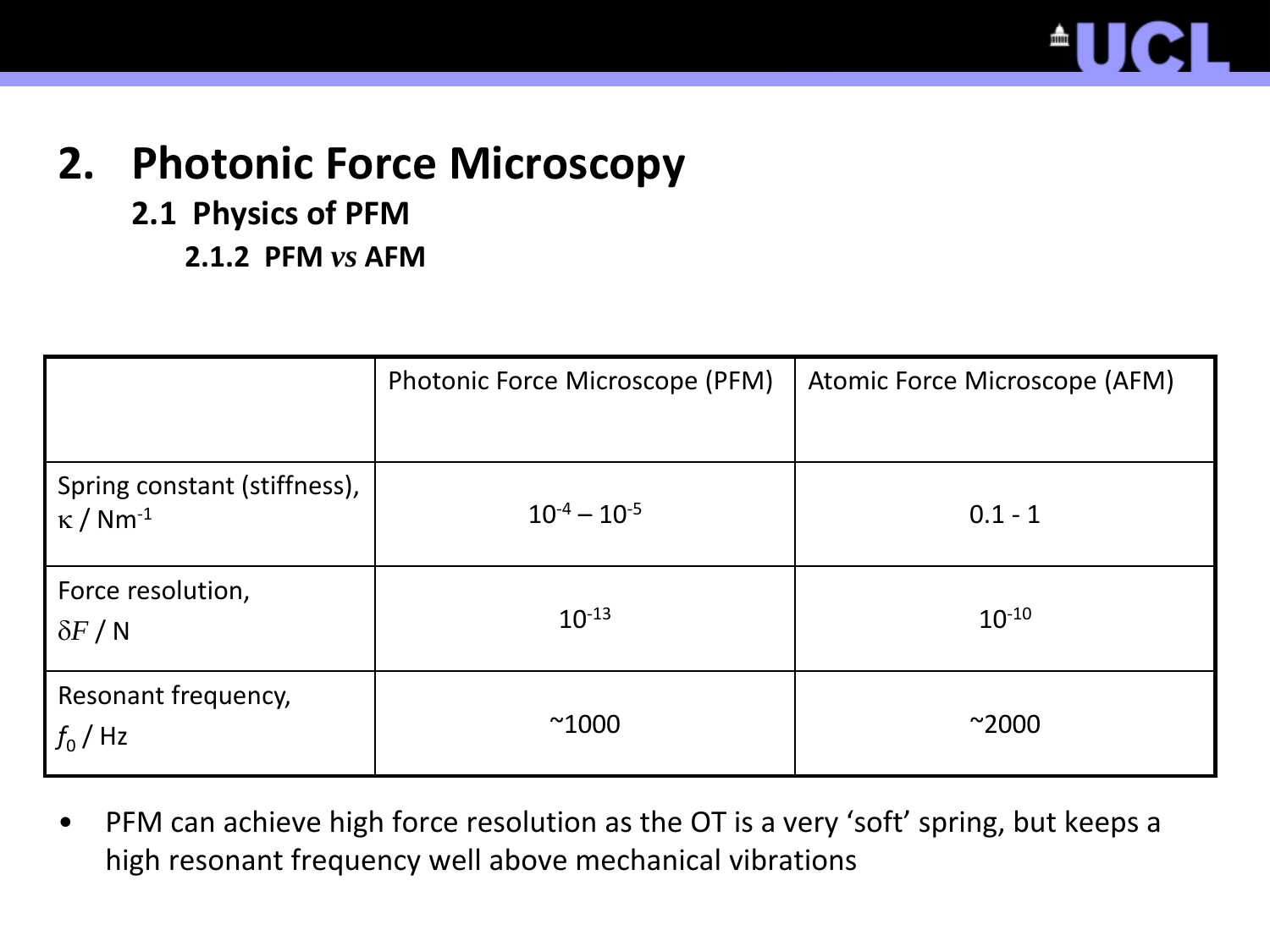#### **2.1 Physics of PFM**

**2.1.3 Brownian motion in a potential well (1)**

- The Brownian position fluctuations of the optically trapped probe particle can be tracked with nanometre resolution by a calibrated position detection system
- A histogram of the position fluctuations can be built up. For a harmonic potential, by

equipartition of energy:

$$
\frac{1}{2}\kappa \langle x^2\rangle = \frac{1}{2}k_BT
$$

The optical potential well can be reconstructed by assuming Boltzmann statistics:

 $p(x)dx \propto \exp(-E(x)/k_BT)$ 

• A quadratic fit shows the harmonic approximation is reasonable



Data from: E.-L. Florin et al, *Appl. Phys. A* **66** 75 (1998)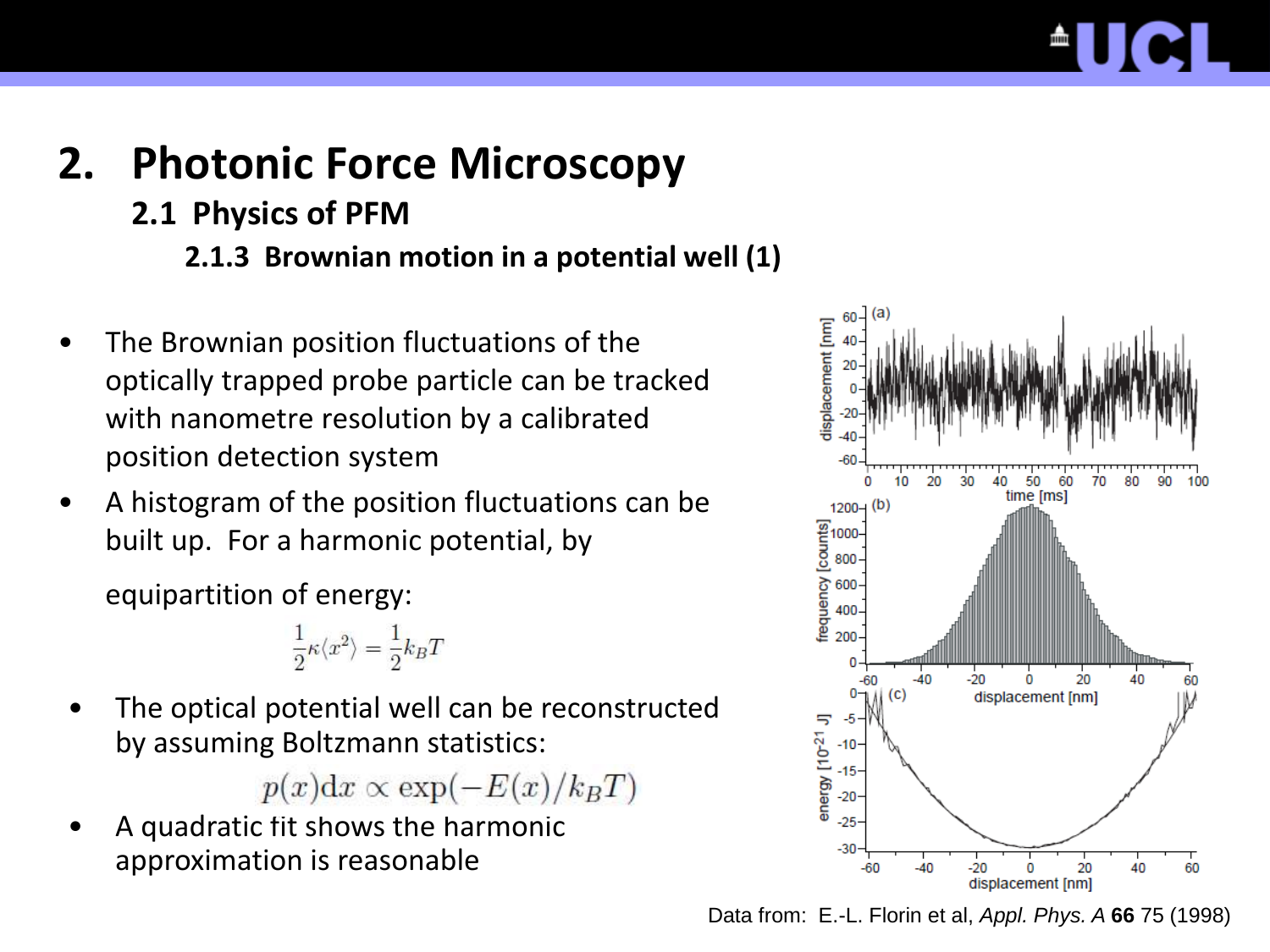#### **2.1 Physics of PFM**

#### **2.1.3 Brownian motion in a potential well (2)**

- Particle motion can be tracked in three dimensions as shown opposite. Note that the fluctuations in the axial (*z*) direction are slower than the transverse directions
- The three-dimensional potential well can be represented by the **3D energy isosurface**  plotted at  $E = 5k_BT$  above the potential minimum
- Slower fluctuation in the axial direction are a consequence of the lower potential curvature (smaller spring constant) in this direction



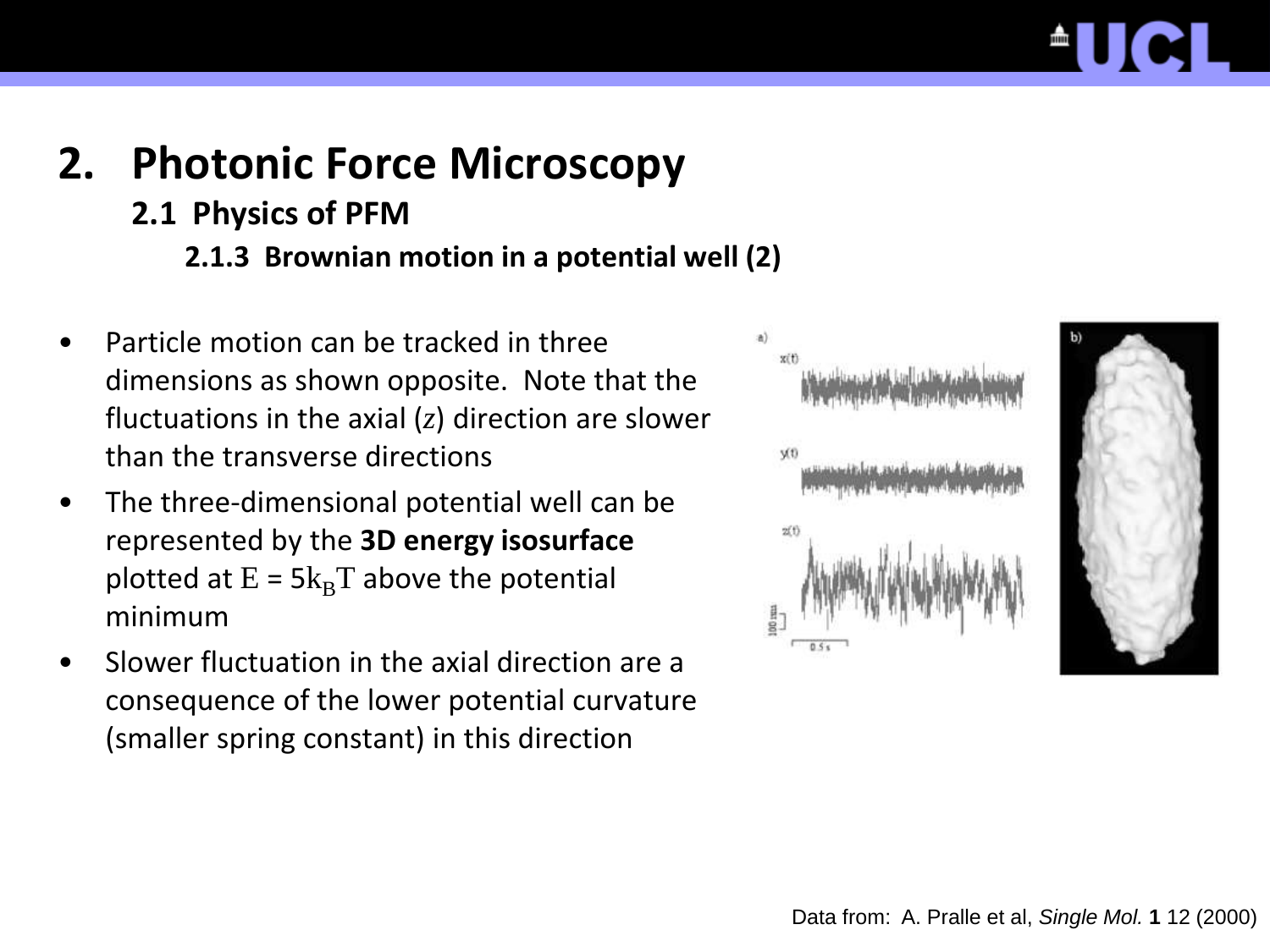# <sup>A</sup>UC

### **2. Photonic Force Microscopy 2.2 Applications of PFM 2.2.1 PFM as a scanning probe**

- Scanning the trapped probe over a structured surface reveals information about surface morphology with a resolution determined by the size of the probe, which may be a fraction of the optical wavelength.
- Figure shows optical DIC images of neural dendrites compared with a PFM image acquired using a 200 nm diameter latex bead as the probe.
- The PFM was operated in 'constant height' mode using a fluorescent nanosphere, the changing intensity of fluorescence emission providing a sensitive measure of axial displacement as the probe is scanned over the surface

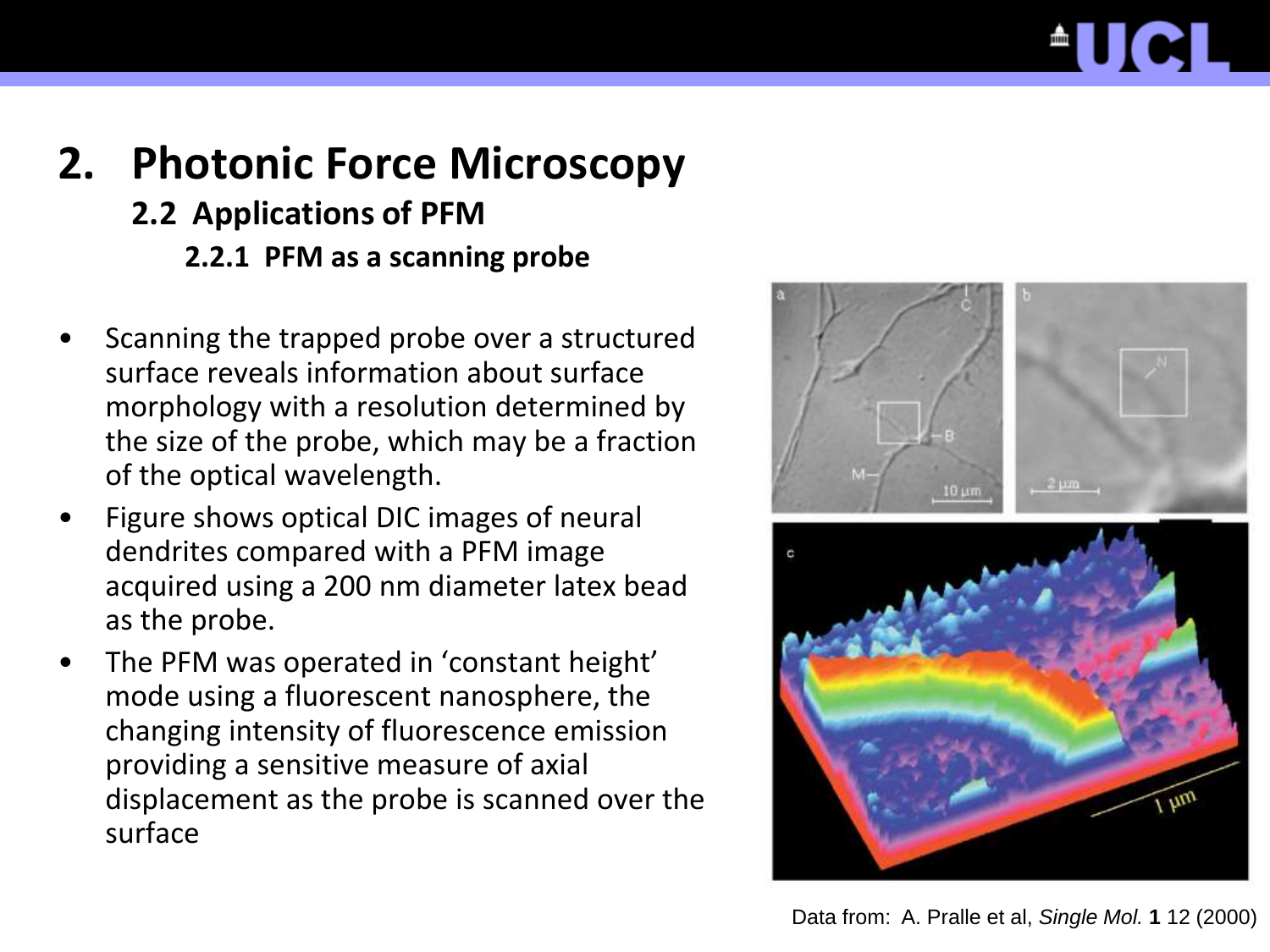### **2. Photonic Force Microscopy 2.2 Applications of PFM 2.2.2 PFM with a nanoprobe**

- Nanoscale material such as carbon nanotubes can be used as the optically trapped probe in PFM
- 3D particle tracking of a trapped CNT bundle shows a large asymmetry in the trap aspect ratio
- The nanometre-scale diameter of the CNT bundle enables tight transverse confinement and high spatial resolution, whereas the extended structure makes the longitudinal spring constant small, and therefore a very sensitive probe of forces in the axial direction with resolution < 10 fN



Data from: O Marago et al, *Nano Lett.* **8** 3211 (2008)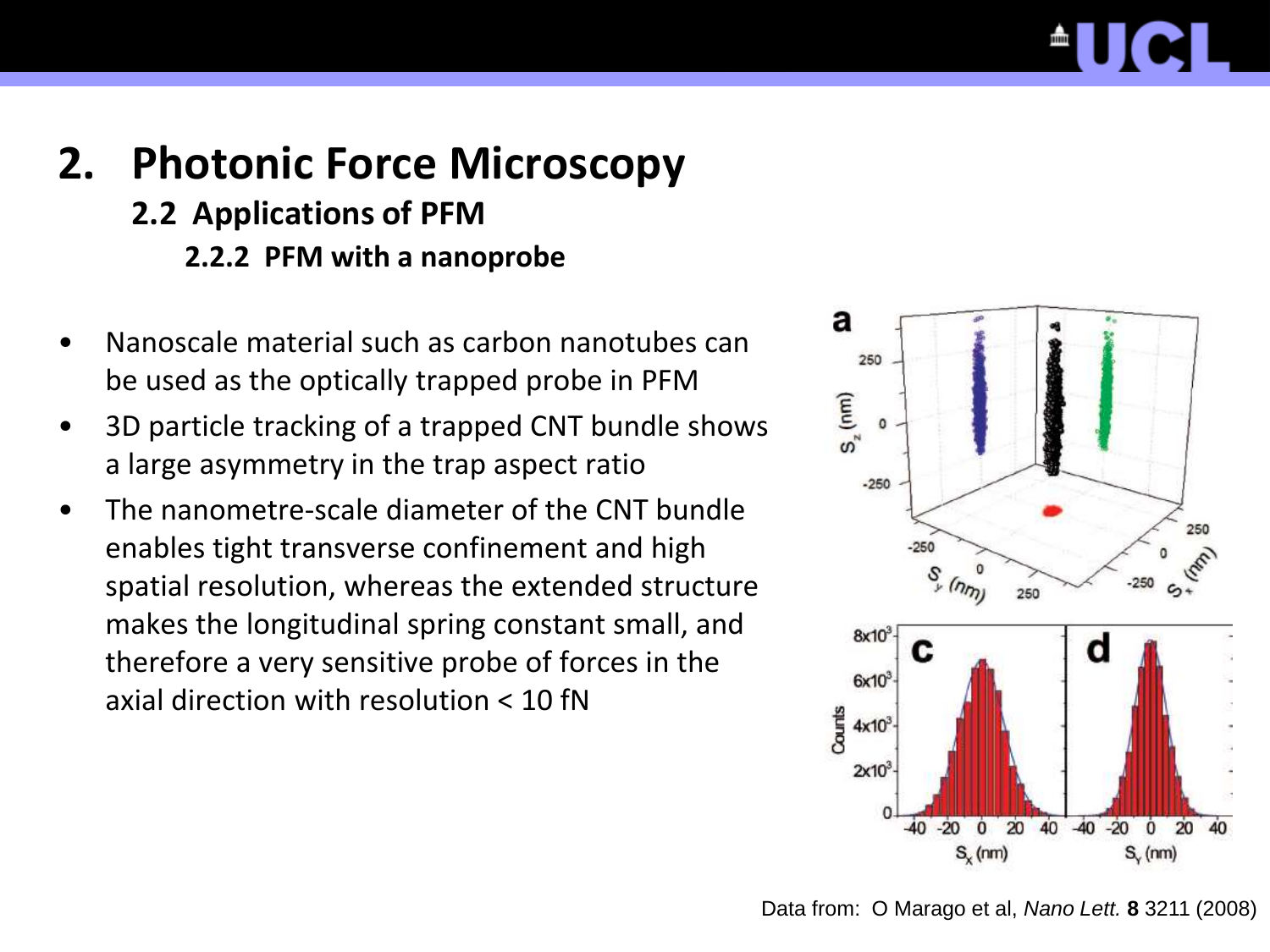# mine and the second series of the series of the series of the series of the series of the series of the series of the series of the series of the series of the series of the series of the series of the series of the series

### **2. Photonic Force Microscopy 2.2 Applications of PFM 2.2.3 Photonic Torque Microscopy**

- Unlike a trapped sphere a rod-like particle such as a CNT bundle can perform angular fluctuations also
- **Cross-correlations** of the particle tracking reveal angular motion, allowing us to define an optical **torque** constant, and measure a torque of  $\sim$  1pN  $\bullet \mu$ m





Data from: O Marago et al, *Nano Lett.* **8** 3211 (2008)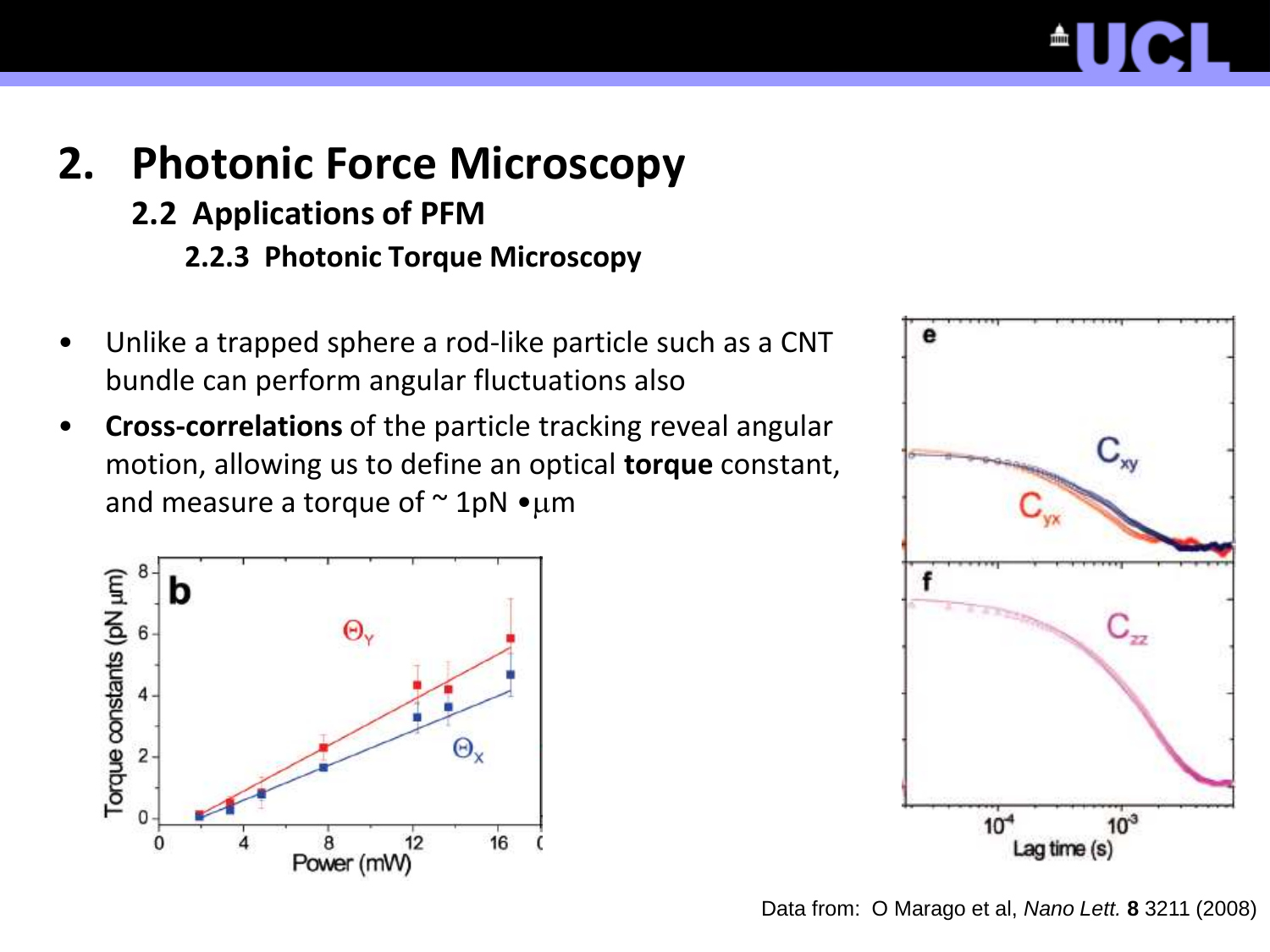## **3. Conclusions**

#### **3.1 Suggested further reading**

- '*Optical trapping*', K C Neuman & S M. Block Rev. Sci. Instrum. **75**(9) 2787-2809 (2004)
- '*Lights, action: optical tweezers*', J E Molloy & M J Padgett. Contemp. Phys. **43**(4) 241-258 (2002)
- '*Signals and noise in micromechanical measurements*', F Gittes & C F Schmidt. Methods in Cell Biology **55** 129-156 (1998)
- '*Recent advances in optical tweezers*', J R Moffat, Y R Chemla, S B Smith & C Bustmente Annu. Rev. Biochem. **77** 205-208 (2008)
- '*Light at work: The use of optical forces for particle manipulation, sorting, and analysis*', A Jonáš & P Zemánek. Electrophoresis **29** 4813-4851 (2008)
- '*Photonic force microscopy: from femtonewton force sensing to ultra-sensitive spectroscopy*', O M Maragò, P G Gucciardi & P H Jones in *Scanning Probe Microscopy in Nanoscience and Nanotechnology* **1** (Springer) B Bushan (Ed.) (2010)
- O. M. Maragò, P. H. Jones, P. G. Gucciardi, G. Volpe & A. C. Ferrari. *'Optical trapping and manipulation of nanostructures*', Nature Nanotechnology **8** 807-819 (2013)
- P. H. Jones. *'Optical tweezers'*, in *Encyclopedia of Optical Engineering*, R. G. Driggers & A. W. Hoffman (Eds), Taylor & Francis, New York (2013)
- UCL Optical Tweezers website: www.ucl.ac.uk/~ucapphj
- The 'Holoassembler': www.holoassembler.com. State-of-the art micro and nanomanipulation with fingertip control!